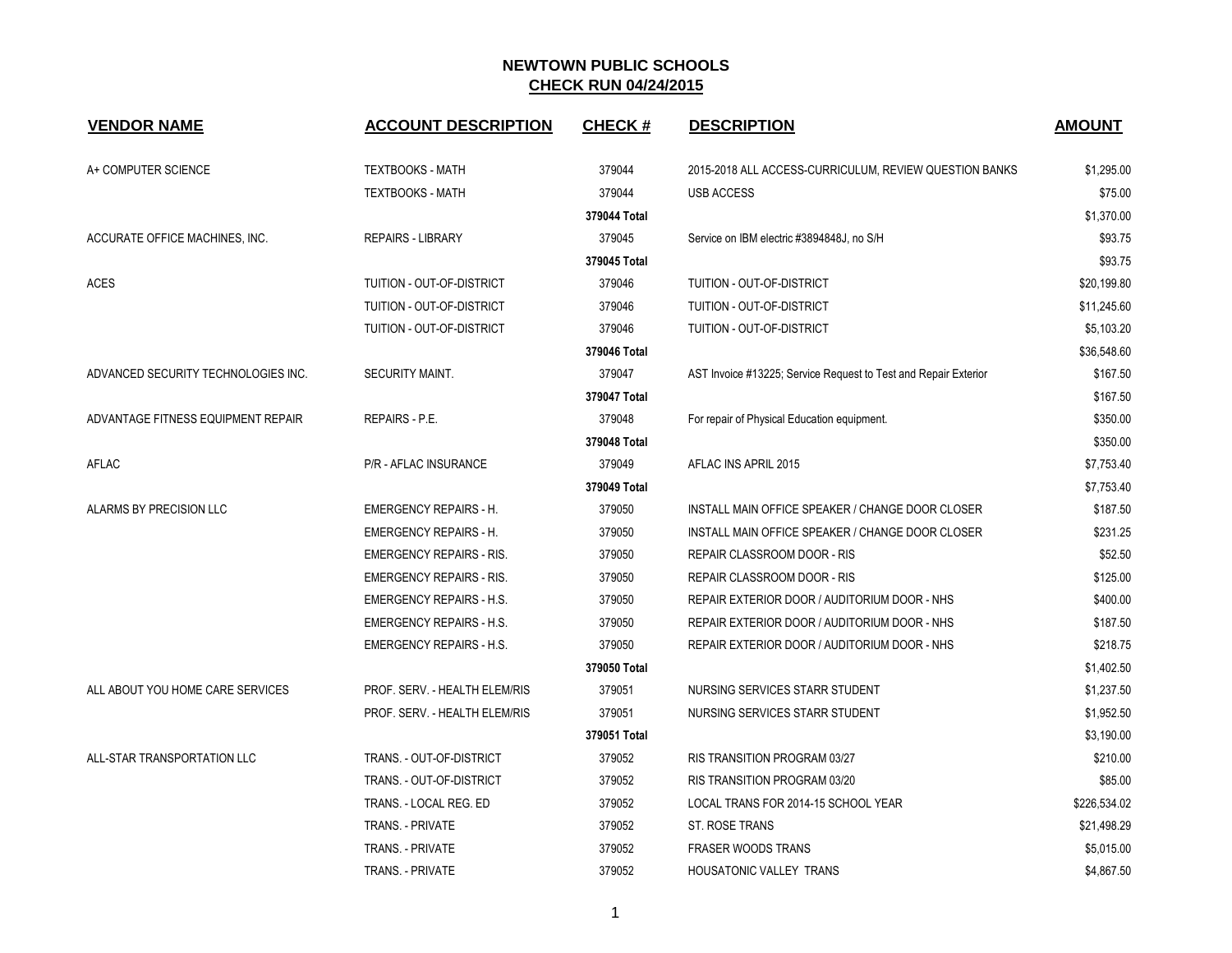| <b>VENDOR NAME</b>          | <b>ACCOUNT DESCRIPTION</b>   | <b>CHECK#</b> | <b>DESCRIPTION</b>                                   | <b>AMOUNT</b> |
|-----------------------------|------------------------------|---------------|------------------------------------------------------|---------------|
| ALL-STAR TRANSPORTATION LLC | TRANS. - MAGNET SCH.         | 379052        | MAGNET TRANS FOR 2014-15PAYMENTS OF 2970.00 EACH     | \$2,970.00    |
|                             | TRANS. - MAGNET SCH.         | 379052        | <b>ECA/ACCESS TRANS</b>                              | \$4,130.00    |
|                             | TRANS. - MAGNET SCH.         | 379052        | <b>RCA/CES TRANS</b>                                 | \$4,130.00    |
|                             | TRANS. - NONNEWAUG           | 379052        | NONNEWAUG TRANS                                      | \$3,891.50    |
|                             | TRANS. - VO/TECH.            | 379052        | <b>HATS TRANS</b>                                    | \$5,339.50    |
|                             | TRANS. - LOCAL SPECIAL ED    | 379052        | LOCAL SPED TRANS - W/C BUSES FOR 2014-15             | \$16,195.50   |
|                             | TRANS. - LOCAL SPECIAL ED    | 379052        | LOCAL SPED TRANS PASS BUSES FOR 2014-15              | \$14,900.00   |
|                             | STUDENT TRAVEL - SPORTS      | 379052        | SPORTS TRANSPORTATION                                | \$2,860.00    |
|                             | STUDENT TRAVEL - SPORTS      | 379052        | SPORTS TRANSPORTATION                                | \$1,145.00    |
|                             | STUDENT TRAVEL - SPORTS      | 379052        | SPORTS TRANSPORTATION                                | \$85.00       |
|                             | STUDENT TRAVEL - SPORTS      | 379052        | SPORTS TRANSPORTATION                                | \$3,635.00    |
|                             | STUDENT TRAVEL - MUSIC       | 379052        | For Student travel music                             | \$595.00      |
|                             | STUDENT TRAVEL - MUSIC       | 379052        | For Student travel music                             | \$510.00      |
|                             | STUDENT TRAVEL - MUSIC       | 379052        | WINTER GUARD TO JONATHAN LAW                         | \$290.00      |
|                             | STUDENT TRAVEL - MUSIC       | 379052        | COLOR GUARD TO MILFORD                               | \$410.00      |
|                             | STUDENT TRAVEL - CLASSROOM   | 379052        | <b>GSA TO UCONN</b>                                  | \$420.00      |
|                             | STUDENT TRAVEL - MUSIC       | 379052        | COLOR GUARD TO NORWALK AND BUNNELL                   | \$1,420.00    |
|                             | STUDENT TRAVEL - MUSIC       | 379052        | WINTER GUARD TO BUNNELL                              | \$525.00      |
|                             |                              | 379052 Total  |                                                      | \$321,661.31  |
| AMAZON                      | SUPPLIES - LIBRARY           | 379053        | Amazon Book Order *see attached* no shipping         | \$12.34       |
|                             | SUPPLIES - LIBRARY           | 379053        | Amazon Book Order *see attached* no shipping         | \$288.31      |
|                             | SUPPLIES - LIBRARY           | 379053        | Amazon Book Order *see attached* no shipping         | \$42.69       |
|                             | SUPPLIES - LIBRARY           | 379053        | Amazon book order *no shipping* see attached         | \$49.63       |
|                             | <b>SUPPLIES - LIBRARY</b>    | 379053        | Amazon book order *no shipping* see attached         | \$162.61      |
|                             | SUPPLIES - LIBRARY           | 379053        | Amazon book order *no shipping* see attached         | \$20.79       |
|                             | SUPPLIES - LIBRARY           | 379053        | Amazon book and DVD order *no shipping* see attached | (\$1.27)      |
|                             | SUPPLIES - LIBRARY           | 379053        | Amazon book and DVD order *no shipping* see attached | \$17.89       |
|                             | SUPPLIES - LIBRARY           | 379053        | Amazon book and DVD order *no shipping* see attached | \$31.98       |
|                             | SUPPLIES - LIBRARY           | 379053        | Amazon book and DVD order *no shipping* see attached | \$274.54      |
|                             |                              | 379053 Total  |                                                      | \$899.51      |
| AMAZON                      | CONTRACTED SERV. - CLASSROOM | 379054        | Gold foil seals for moving up certificates.          | \$26.97       |
|                             | CONTRACTED SERV. - CLASSROOM | 379054        | Shipping charge                                      | \$8.38        |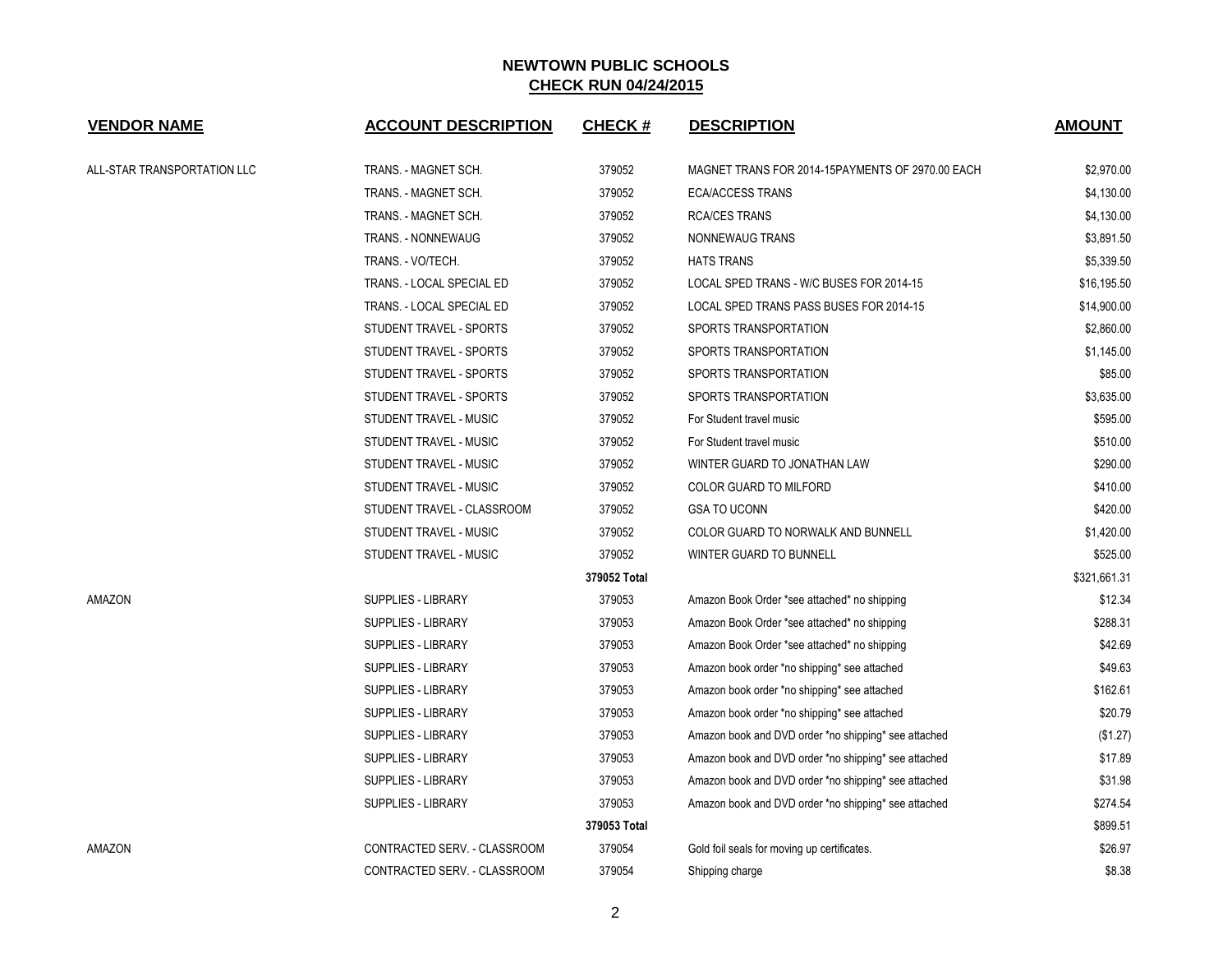| <b>VENDOR NAME</b>           | <b>ACCOUNT DESCRIPTION</b>     | <b>CHECK#</b> | <b>DESCRIPTION</b>                                                 | <b>AMOUNT</b> |
|------------------------------|--------------------------------|---------------|--------------------------------------------------------------------|---------------|
| AMAZON                       | INSTR. SUPPLIES - SOC. STUDIES | 379054        | Single Speed Noise Conditioner for use in classroom. Free shipping | \$44.95       |
|                              |                                | 379054 Total  |                                                                    | \$80.30       |
| AMAZON                       | INSTR. SUPPLIES - COMPUTER ED. | 379055        | HP 15X black toner                                                 | \$419.94      |
|                              | INSTR. SUPPLIES - COMPUTER ED. | 379055        | HP 4pk toner color combo for LaserJet                              | \$455.42      |
|                              | INSTR. SUPPLIES - COMPUTER ED. | 379055        | Mouse Pads - Blue                                                  | \$97.50       |
|                              | INSTR. SUPPLIES - COMPUTER ED. | 379055        | HP 15X black toner                                                 | \$139.98      |
|                              | INSTR. SUPPLIES - COMPUTER ED. | 379055        | HP 85A (CE 258A) Black LaserJet Toner                              | \$54.01       |
|                              | INSTR. SUPPLIES - COMPUTER ED. | 379055        | HP 15X black toner                                                 | \$279.96      |
|                              | INSTR. SUPPLIES - COMPUTER ED. | 379055        | HP 15X black toner                                                 | \$279.96      |
|                              | INSTR. SUPPLIES - COMPUTER ED. | 379055        | HP 15X black toner                                                 | \$69.99       |
|                              | INSTR. SUPPLIES - COMPUTER ED. | 379055        | HP 15X black toner                                                 | \$209.97      |
|                              | OFF. SUPPLIES - ADMIN.         | 379055        | Pilot precise extra fine point pens                                | \$10.98       |
|                              | OFF. SUPPLIES - ADMIN.         | 379055        | Hammer mill ultra card stock paper                                 | \$59.97       |
|                              | INSTR. SUPPLIES - COMPUTER ED. | 379055        | Epson Projector Remote                                             | \$33.99       |
|                              | INSTR. SUPPLIES - COMPUTER ED. | 379055        | HP 4-pk color LaserJet toner                                       | \$455.42      |
|                              | INSTR. SUPPLIES - COMPUTER ED. | 379055        | Shipping                                                           | \$4.62        |
|                              |                                | 379055 Total  |                                                                    | \$2,571.71    |
| AMERICAN RED CROSS           | STAFF TRAIN. - HEALTH ADMIN.   | 379056        | CPR/FIRST AID TRAINING 2014/15                                     | \$76.00       |
|                              |                                | 379056 Total  |                                                                    | \$76.00       |
| APPERSON INC.                | INSTR. SUPPLIES - SOC. STUDIES | 379057        | Item 27800, 100 Q. scoring sheet                                   | \$273.00      |
|                              | INSTR. SUPPLIES - SOC. STUDIES | 379057        | Shipping                                                           | \$22.77       |
|                              |                                | 379057 Total  |                                                                    | \$295.77      |
| APPLE INC.                   | INSTR. SUPPLIES - CLASSROOM    | 379058        | Volume program purchase credit  Free ship                          | \$300.00      |
|                              |                                | 379058 Total  |                                                                    | \$300.00      |
| AQUARION WATER COMPANY OF CT | WATER - H.                     | 379059        | WATER 200332183 26 THOU G.                                         | \$308.97      |
|                              | WATER - M.G.                   | 379059        | WATER 200331002 43 THOU GAL                                        | \$394.36      |
|                              | WATER - M.S.                   | 379059        | WATER 200330637 90 THOU GAL                                        | \$647.13      |
|                              | WATER - H.S.                   | 379059        | WATER 200331205 HOT DOG STAND                                      | \$27.18       |
|                              | WATER - H.S.                   | 379059        | WATER 200328345 IRRIGATION                                         | \$163.10      |
|                              | WATER - H.S.                   | 379059        | WATER 200328870 164 THOU GAL                                       | \$1,051.16    |
|                              |                                | 379059 Total  |                                                                    | \$2,591.90    |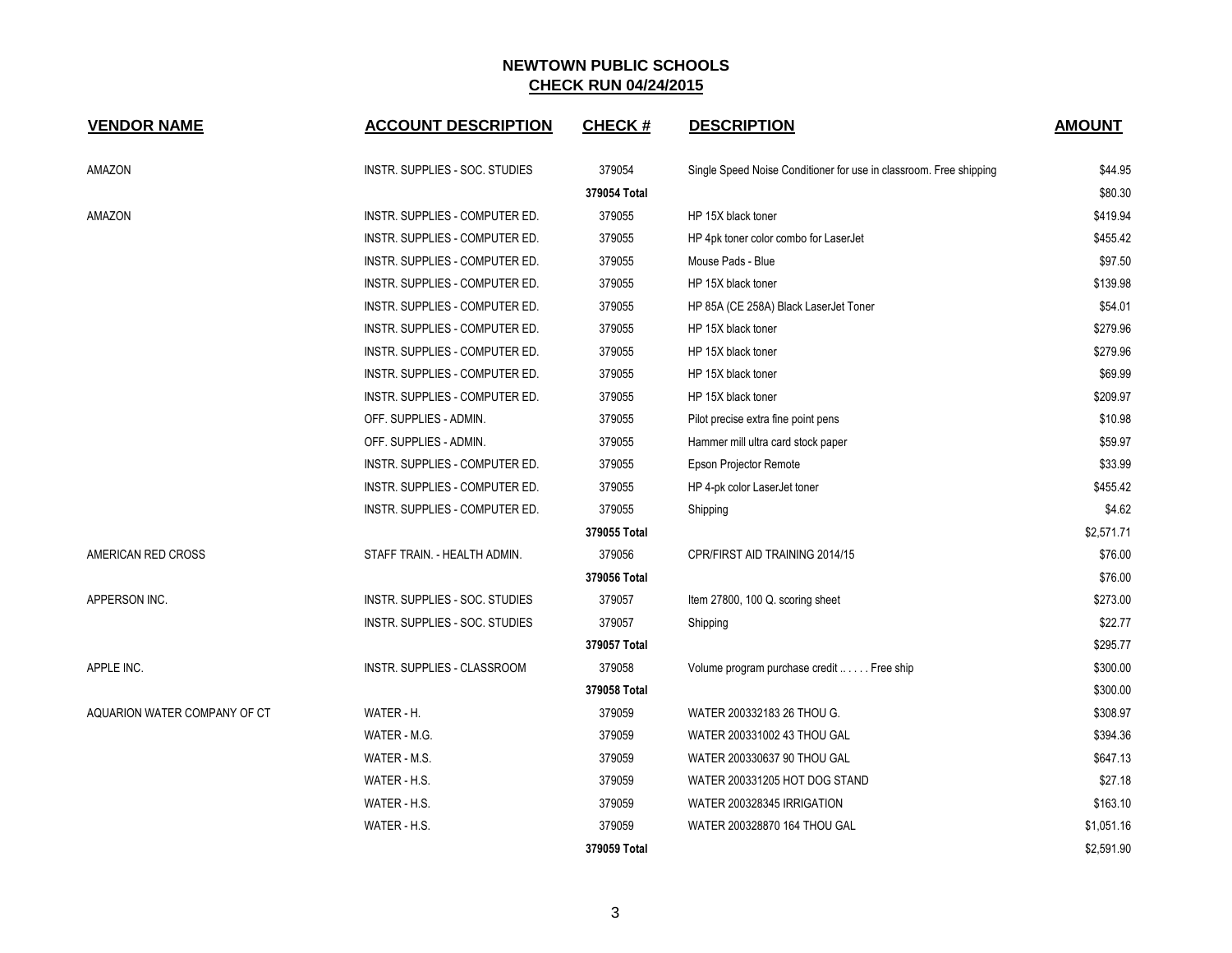| <b>VENDOR NAME</b>           | <b>ACCOUNT DESCRIPTION</b>        | <b>CHECK#</b> | <b>DESCRIPTION</b>                                            | <b>AMOUNT</b> |
|------------------------------|-----------------------------------|---------------|---------------------------------------------------------------|---------------|
| AQUARION WATER COMPANY OF CT | WATER - S.H.                      | 379060        | DEVICE TESTING 600006190                                      | \$180.00      |
|                              |                                   | 379060 Total  |                                                               | \$180.00      |
| ARC-O-ROOTER LLC             | <b>EMERGENCY REPAIRS - M.S.</b>   | 379061        | SNAKE MAIN LINE - NMS                                         | \$230.00      |
|                              |                                   | 379061 Total  |                                                               | \$230.00      |
| ARROWHEAD GUITARS            | <b>REPAIRS - MUSIC</b>            | 379062        | <b>AMP REPAIRS</b>                                            | \$100.00      |
|                              | <b>INSTR. SUPPLIES - MUSIC</b>    | 379062        | <b>BLOCK BASS AMP HEAD</b>                                    | \$600.00      |
|                              |                                   | 379062 Total  |                                                               | \$700.00      |
| ASCD                         | MEMBERSHIPS - STAFF DEVELOP.      | 379063        | RENEWAL: Institutional Plus Membership with Book Subscription | \$1,485.00    |
|                              |                                   | 379063 Total  |                                                               | \$1,485.00    |
| ASSOCIATED REFUSE HAULERS    | <b>REFUSE REMOVAL</b>             | 379064        | REFUSE DISPOSAL - ALL SCHOOLS 2014-2015                       | \$7,508.07    |
|                              | <b>REFUSE REMOVAL</b>             | 379064        | CARDBOARD RECYCLING - ALL SCHOOLS 2014-2015                   | \$20.00       |
|                              | <b>REFUSE REMOVAL</b>             | 379064        | CARDBOARD RECYCLING - ALL SCHOOLS 2014-2015                   | \$172.00      |
|                              | REFUSE REMOVAL                    | 379064        | CARDBOARD RECYCLING - ALL SCHOOLS 2014-2015                   | \$98.00       |
|                              | <b>REFUSE REMOVAL</b>             | 379064        | CARDBOARD RECYCLING - ALL SCHOOLS 2014-2015                   | \$116.00      |
|                              | <b>REFUSE REMOVAL</b>             | 379064        | CARDBOARD RECYCLING - ALL SCHOOLS 2014-2015                   | \$244.00      |
|                              | <b>REFUSE REMOVAL</b>             | 379064        | CARDBOARD RECYCLING - ALL SCHOOLS 2014-2015                   | \$118.00      |
|                              | REFUSE REMOVAL                    | 379064        | CARDBOARD RECYCLING - ALL SCHOOLS 2014-2015                   | \$280.00      |
|                              |                                   | 379064 Total  |                                                               | \$8,556.07    |
| ATLAS SCREEN SUPPLY COMPANY  | INSTR. SUPPLIES - TECH ED.        | 379065        | WASHOUT BOOTH 51 WIDE X21 DEEP STAINLESS STEEL                | \$1,164.99    |
|                              |                                   | 379065 Total  |                                                               | \$1,164.99    |
| AUTO HOME COMMERCIAL         | B. & G. REPAIRS - H.              | 379066        | REPLACE LIBRARY CLOCK - HAWL                                  | \$290.06      |
|                              | B. & G. REPAIRS - RIS.            | 379066        | REPLACE 5 CLOCKS - RIS                                        | \$1,450.30    |
|                              | B. & G. REPAIRS - M.S.            | 379066        | REPLACE 3 CLOCKS - NMS                                        | \$870.18      |
|                              | <b>B. &amp; G. REPAIRS - H.S.</b> | 379066        | REPLACE 3 CLOCKS - NHS                                        | \$870.18      |
|                              | <b>EMERGENCY REPAIRS - HOM.</b>   | 379066        | REPAIR PA SYSTEM / REPLACE 3 CLOCKS-HOM                       | \$1,103.22    |
|                              |                                   | 379066 Total  |                                                               | \$4,583.94    |
| AWARD EMBLEM MFG. CO. INC.   | CONTRACTED SERV. - CLASSROOM      | 379067        | Outstanding Student pin 2014-2015, Item #862                  | \$101.40      |
|                              | CONTRACTED SERV. - CLASSROOM      | 379067        | Guard(Please attach to pin) Item 5                            | \$101.40      |
|                              | CONTRACTED SERV. - CLASSROOM      | 379067        | Leadership Pins                                               | \$101.40      |
|                              | CONTRACTED SERV. - CLASSROOM      | 379067        | Guards (Please attach to pin) Item                            | \$101.40      |
|                              | CONTRACTED SERV. - CLASSROOM      | 379067        | Shipping                                                      | \$37.43       |
|                              |                                   | 379067 Total  |                                                               | \$443.03      |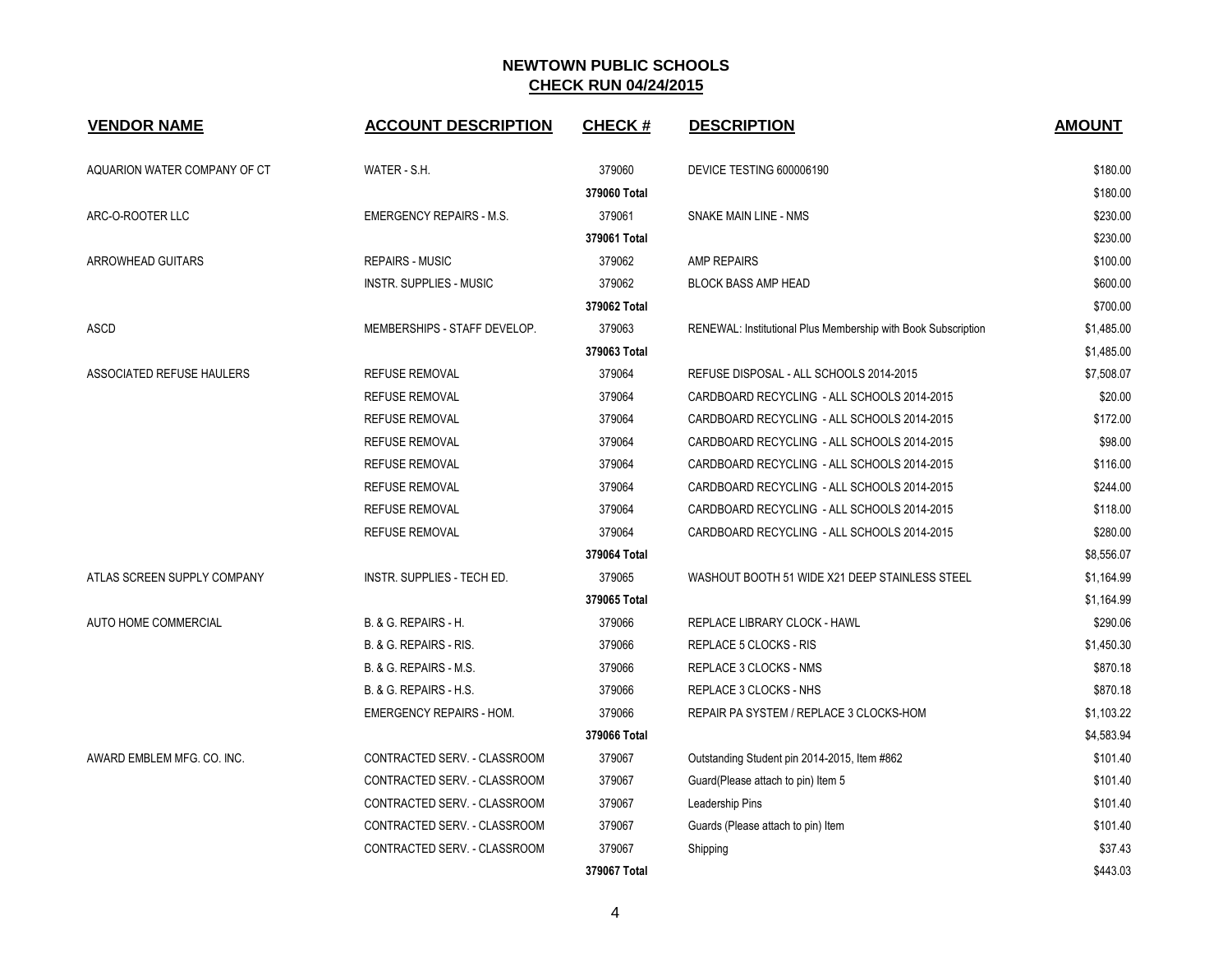| <b>VENDOR NAME</b>                 | <b>ACCOUNT DESCRIPTION</b>       | <b>CHECK#</b> | <b>DESCRIPTION</b>                                                  | <b>AMOUNT</b> |
|------------------------------------|----------------------------------|---------------|---------------------------------------------------------------------|---------------|
| BERKSHIRE SEPTIC & PORTABLE TOILET | <b>EQUIP RENTAL - SPORTS</b>     | 379068        | RENTAL OF PORT O POTTY FOR THE YEAR                                 | \$240.00      |
|                                    |                                  | 379068 Total  |                                                                     | \$240.00      |
| <b>BLINDSGUYS</b>                  | B. & G. REPAIRS - M.G.           | 379069        | ROOM 9 MINIBLINDS - MG                                              | \$260.00      |
|                                    | B. & G. REPAIRS - M.S.           | 379069        | REPLACE MINIBLINDS IN 4 CLASSROOMS - NMS                            | \$584.00      |
|                                    |                                  | 379069 Total  |                                                                     | \$844.00      |
| <b>BOTSFORD POSTMASTER</b>         | POSTAGE - ADMIN.                 | 379070        | Postage for mailings, no shipping, please send check to Middle Gate | \$147.00      |
|                                    |                                  | 379070 Total  |                                                                     | \$147.00      |
| CONNIE A K. BRESCIA RN             | MEMBERSHIPS - ELEM.              | 379071        | MEMBERSHIP N.A.S.N.                                                 | \$136.00      |
|                                    |                                  | 379071 Total  |                                                                     | \$136.00      |
| BREWSTER PAINT & DECORATING CENTER | <b>B&amp;G SUPPLIES - MAINT.</b> | 379072        | HORSERADISH PAINT - MAINT SUPPLIES                                  | \$319.90      |
|                                    |                                  | 379072 Total  |                                                                     | \$319.90      |
| <b>BSN SPORTS INC.</b>             | <b>INSTR. SUPPLIES - SPORTS</b>  | 379073        | CASES OF PENN 1 CHAMPIONSHIP TENNIS BALLS                           | \$999.90      |
|                                    | INSTR. SUPPLIES - SPORTS         | 379073        | PORTABLE SIGNAL HORN- B-15 MSAIR8ZH                                 | \$179.94      |
|                                    | INSTR. SUPPLIES - SPORTS         | 379073        | TIDI-COOLER STAND- B15-1263268                                      | \$309.98      |
|                                    | <b>INSTR. SUPPLIES - SPORTS</b>  | 379073        | <b>SHIPPING</b>                                                     | \$220.04      |
|                                    |                                  | 379073 Total  |                                                                     | \$1,709.86    |
| <b>CHRISTIAN CANFIELD</b>          | <b>INSTR. SUPPLIES - SCIENCE</b> | 379074        | AP CHEMISTRY EXPLAIN & PREDICT                                      | \$51.09       |
|                                    |                                  | 379074 Total  |                                                                     | \$51.09       |
| CANON SOLUTIONS AMERICA INC.       | COPIER RENTAL - CLASSROOM        | 379075        | COLOR COPIER RENTAL 2014/15 H/S                                     | \$582.35      |
|                                    | COPIER RENTAL - BUS. SERV.       | 379075        | COLOR COPIER RENTAL 2014/15 C/O                                     | \$1,221.75    |
|                                    |                                  | 379075 Total  |                                                                     | \$1,804.10    |
| <b>CAS TREASURER</b>               | OFF. SUPPLIES - ADMIN.           | 379076        | Payment for Scholar Leader Banquet.                                 | \$266.00      |
|                                    |                                  | 379076 Total  |                                                                     | \$266.00      |
| CBS LLC                            | REPAIRS - INFO. TECH.            | 379077        | Epson PL570 XGA Projector                                           | \$999.00      |
|                                    | REPAIRS - INFO. TECH.            | 379077        | Installation of new projector, wall plates and wires                | \$580.00      |
|                                    | REPAIRS - INFO. TECH.            | 379077        | Epson PL570 XGA Projector                                           | \$999.00      |
|                                    | REPAIRS - INFO. TECH.            | 379077        | USB Extender over CAT5E, CAT6 connection to 150 ft.                 | \$78.00       |
|                                    |                                  | 379077 Total  |                                                                     | \$2,656.00    |
| <b>CES</b>                         | CONTRACTED SERV. - SP/HEAR.      | 379078        | CONTRACTED SERV. - SP/HEAR.                                         | \$545.00      |
|                                    | CONTRACTED SERV. - SP/HEAR.      | 379078        | CONTRACTED SERV. - SP/HEAR.                                         | \$1,318.00    |
|                                    |                                  | 379078 Total  |                                                                     | \$1,863.00    |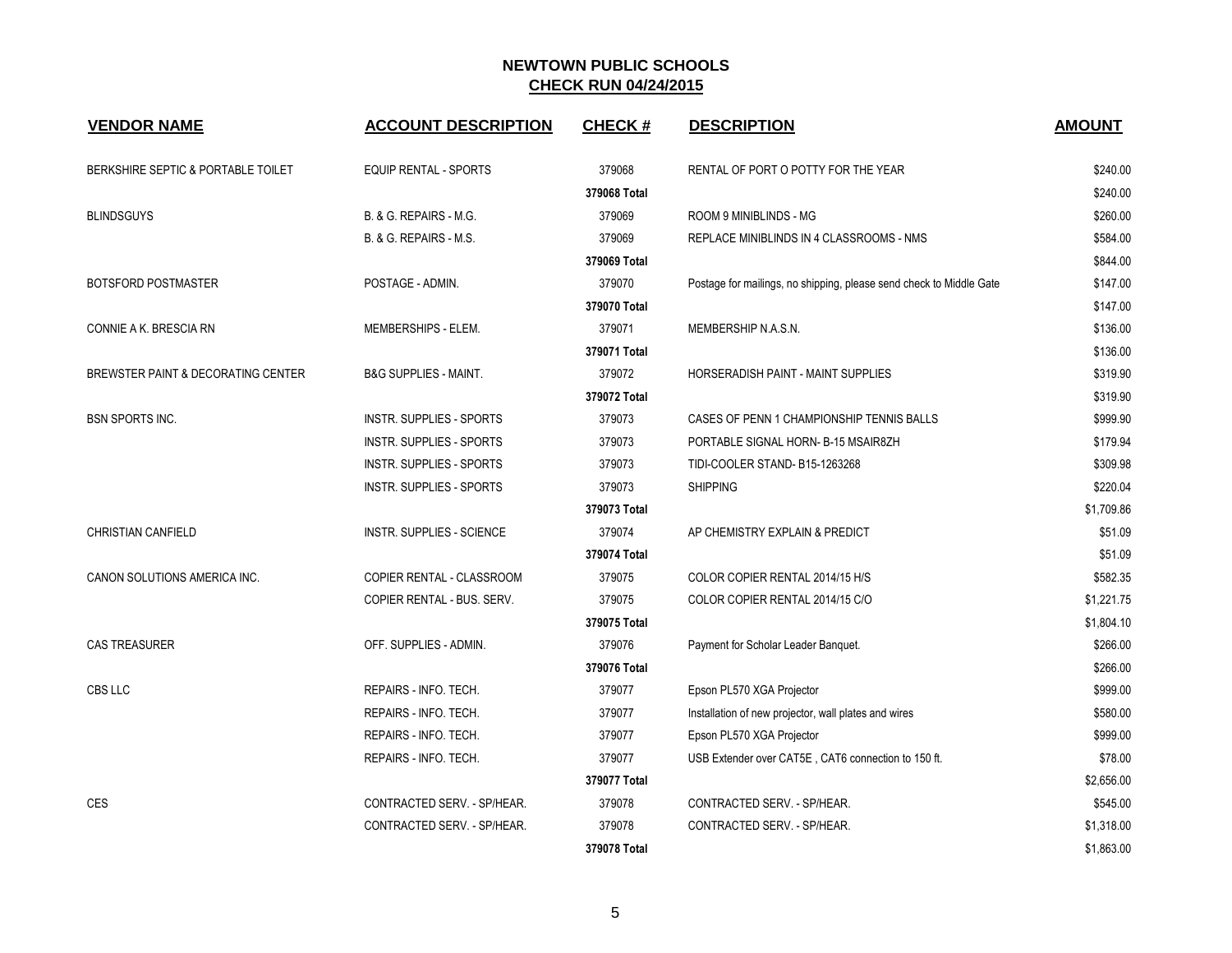| <b>VENDOR NAME</b>                   | <b>ACCOUNT DESCRIPTION</b>       | <b>CHECK#</b> | <b>DESCRIPTION</b>                            | <b>AMOUNT</b> |
|--------------------------------------|----------------------------------|---------------|-----------------------------------------------|---------------|
| CHAINSAWS UNLIMITED, INC.            | <b>REPAIRS - CUSTODIAL</b>       | 379079        | <b>SNOW BLOWER REPAIRS</b>                    | \$91.50       |
|                                      | REPAIRS - CUSTODIAL              | 379079        | <b>SNOW BLOWER REPAIRS</b>                    | \$93.82       |
|                                      |                                  | 379079 Total  |                                               | \$185.32      |
| CHARTWELLS (BOE)                     | OTHER SUPPLIES - STAFF DEVELOP.  | 379080        | NWEA Full Day Training Session @ NMS 2/4/2015 | \$168.00      |
|                                      |                                  | 379080 Total  |                                               | \$168.00      |
| <b>JORGE A. CHAVIER II</b>           | STAFF SALARIES - INFO. TECH.     | 379081        | POWER SCHOOL CONSULTATION                     | \$3,533.64    |
|                                      |                                  | 379081 Total  |                                               | \$3,533.64    |
| THE CHILDREN'S CENTER OF HAMDEN      | TUITION - OUT-OF-DISTRICT        | 379082        | TUITION - OUT-OF-DISTRICT                     | \$7,067.20    |
|                                      |                                  | 379082 Total  |                                               | \$7,067.20    |
| CONN JUNIOR REPUBLIC INC.            | TUITION - OUT-OF-DISTRICT        | 379083        | TUITION - OUT-OF-DISTRICT                     | \$4,949.28    |
|                                      | TUITION - OUT-OF-DISTRICT        | 379083        | TUITION - OUT-OF-DISTRICT                     | \$4,949.28    |
|                                      | TUITION - OUT-OF-DISTRICT        | 379083        | TUITION - OUT-OF-DISTRICT                     | \$2,121.12    |
|                                      |                                  | 379083 Total  |                                               | \$12,019.68   |
| CONNECTICUT TICK CONTROL LLC         | <b>B&amp;G CONTRACTED SERV.</b>  | 379084        | SPRING 2015 TICK CONTROL - (PER QUOTE)        | \$3,815.00    |
|                                      |                                  | 379084 Total  |                                               | \$3,815.00    |
| NANCY CONRON                         | STAFF TRAVEL - STAFF DEVELOP.    | 379085        | TRAVEL MARCH 2015                             | \$197.80      |
|                                      |                                  | 379085 Total  |                                               | \$197.80      |
| CONSOLIDATED ELECTRICAL DISTRIBUTORS | <b>B&amp;G SUPPLIES - MAINT.</b> | 379086        | FLUORESCENT LAMPS - ALL SCHOOLS               | \$287.40      |
|                                      | <b>B&amp;G SUPPLIES - MAINT.</b> | 379086        | FLUORESCENT LAMPS - ALL SCHOOLS               | \$344.00      |
|                                      | <b>B&amp;G SUPPLIES - MAINT.</b> | 379086        | FLUORESCENT LAMPS - ALL SCHOOLS               | \$222.75      |
|                                      | <b>B&amp;G SUPPLIES - MAINT.</b> | 379086        | FLUORESCENT LAMPS - ALL SCHOOLS               | \$1,096.96    |
|                                      | <b>B&amp;G SUPPLIES - MAINT.</b> | 379086        | FLUORESCENT LAMPS - ALL SCHOOLS               | \$70.46       |
|                                      | <b>B&amp;G SUPPLIES - MAINT.</b> | 379086        | FLUORESCENT LAMPS - ALL SCHOOLS               | \$310.12      |
|                                      |                                  | 379086 Total  |                                               | \$2,331.69    |
| <b>KRISTINE COTTON</b>               | <b>TUTORS - HOMEBOUND</b>        | 379087        | <b>TUTORS - HOMEBOUND</b>                     | \$420.00      |
|                                      |                                  | 379087 Total  |                                               | \$420.00      |
| CREC                                 | PROF. SERV. - SP/HEAR.           | 379088        | PROF. SERV. - SP/HEAR.                        | \$838.10      |
|                                      |                                  | 379088 Total  |                                               | \$838.10      |
| CREC                                 | MEMBERSHIPS - BUS, SERV.         | 379089        | <b>MEMBERSHIP</b>                             | \$100.00      |
|                                      |                                  | 379089 Total  |                                               | \$100.00      |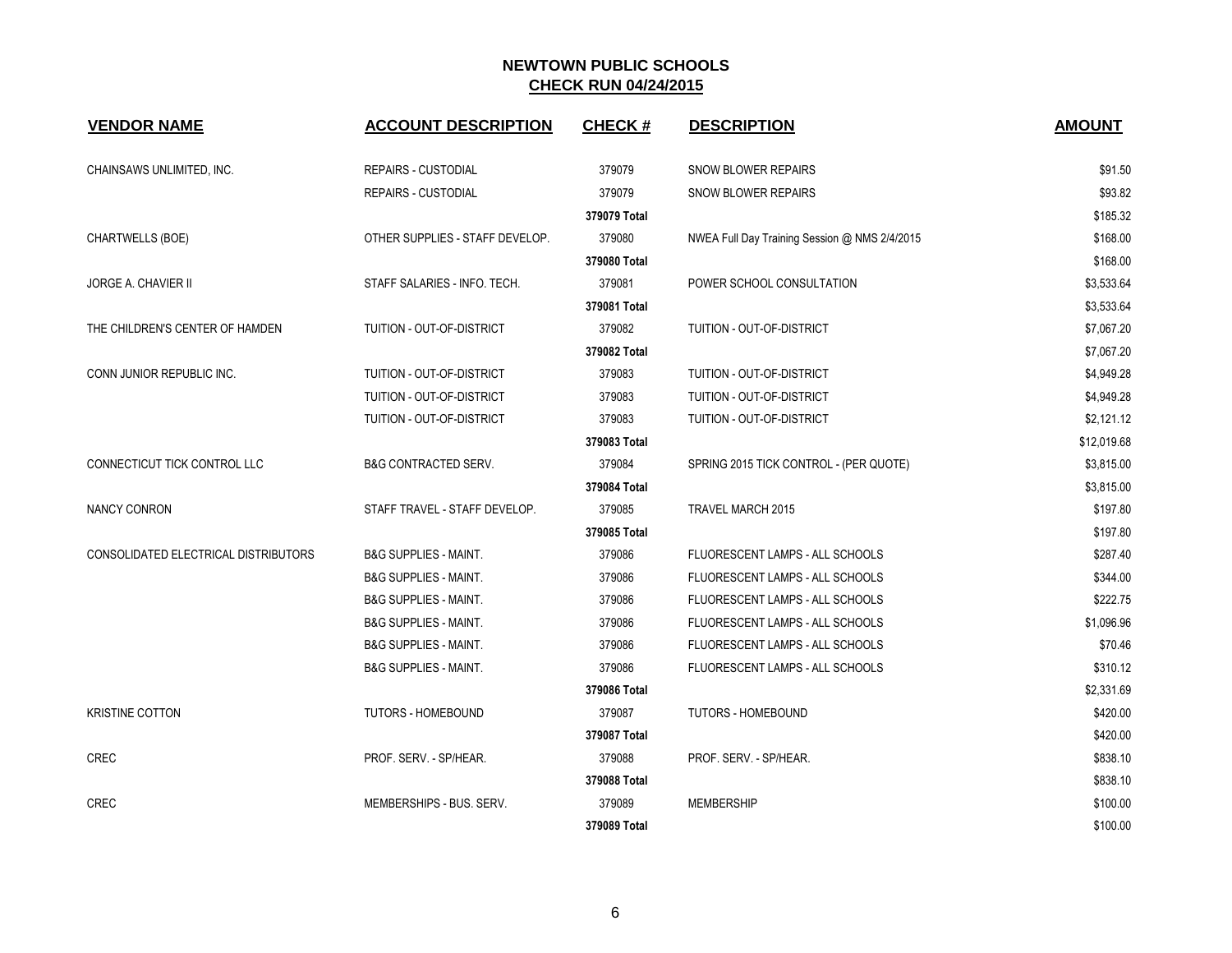| <b>VENDOR NAME</b>               | <b>ACCOUNT DESCRIPTION</b>       | <b>CHECK#</b> | <b>DESCRIPTION</b>                                                     | <b>AMOUNT</b> |
|----------------------------------|----------------------------------|---------------|------------------------------------------------------------------------|---------------|
| <b>CRYSTAL ROCK</b>              | INSTR. SUPPLIES - CLASSROOM      | 379090        | Delivery of 15 5-gallon Water Bottles, per month                       | \$20.00       |
|                                  | INSTR. SUPPLIES - CLASSROOM      | 379090        | Ten months rental of water cooler/heater,                              | \$3.00        |
|                                  |                                  | 379090 Total  |                                                                        | \$23.00       |
| <b>CTBI</b>                      | STAFF TRAIN. - B&G ADMIN.        | 379091        | ELECTRICAL CODE BOOKS                                                  | \$474.00      |
|                                  |                                  | 379091 Total  |                                                                        | \$474.00      |
| DELL MARKETING L.P.              | EQUIPMENT - INFO. TECH.          | 379092        | Dell Digital KVM Switch DMPU108C (A7546773)                            | \$1,424.99    |
|                                  | EQUIPMENT - INFO. TECH.          | 379092        | Dell 18.5 in 1 U Rack mount LED KMM Console                            | \$1,087.49    |
|                                  | EQUIPMENT - INFO. TECH.          | 379092        | PowerEdge R620, Intel Xeon E-26XX                                      | \$18,079.96   |
|                                  | EQUIPMENT - H.S. CAMERAS         | 379092        | Dell computer monitors to be used in conjunction with security cameras | \$14,000.10   |
|                                  |                                  | 379092 Total  |                                                                        | \$34,592.54   |
| <b>EASTERN WATER SOLUTIONS</b>   | <b>B&amp;G CONTRACTED SERV.</b>  | 379093        | CERTIFIED WATER OPERATOR (7/1/14-6/30/15) - HOM                        | \$2,120.25    |
|                                  |                                  | 379093 Total  |                                                                        | \$2,120.25    |
| DR. JOSEPH V. ERARDI JR.         | STAFF TRAVEL - SUPER.            | 379094        | <b>HOTEL &amp; PARKING</b>                                             | \$436.74      |
|                                  |                                  | 379094 Total  |                                                                        | \$436.74      |
| <b>EVERSOURCE</b>                | ELECTRICITY - RIS.               | 379095        | ELEC 51984466011 LOAN                                                  | \$378.92      |
|                                  | ELECTRICITY - RIS.               | 379095        | ELEC 51984466011 LOAN                                                  | \$378.92      |
|                                  |                                  | 379095 Total  |                                                                        | \$757.84      |
| <b>EXCEL TUTORING LLC</b>        | <b>TUTORS - HOMEBOUND</b>        | 379096        | <b>TUTORS - HOMEBOUND</b>                                              | \$615.00      |
|                                  | <b>TUTORS - HOMEBOUND</b>        | 379096        | <b>TUTORS - HOMEBOUND</b>                                              | \$7,748.75    |
|                                  |                                  | 379096 Total  |                                                                        | \$8,363.75    |
| F & M ELECTRICAL SUPPLY CO, INC. | <b>EMERGENCY REPAIRS - GEN.</b>  | 379097        | ELECTRICAL REPAIR PARTS - WAREHOUSE ATTIC                              | \$262.79      |
|                                  |                                  | 379097 Total  |                                                                        | \$262.79      |
| <b>FAIR AUTO SUPPLY</b>          | <b>REPAIRS - MAINT.</b>          | 379098        | MAINT VEHICLE REPAIR PARTS - 2014-2015                                 | \$29.99       |
|                                  | <b>REPAIRS - MAINT.</b>          | 379098        | MAINT VEHICLE REPAIR PARTS - 2014-2015                                 | \$95.92       |
|                                  | REPAIRS - TECH ED.               | 379098        | STRUT TMR WITH STAND                                                   | \$1,109.00    |
|                                  | CONTRACTED SERV. - BUSINESS ED   | 379098        | SPEEDY DRY BAG - SILENCER                                              | \$500.00      |
|                                  | CONTRACTED SERV. - TECH ED.      | 379098        | JACK STAND MOTOR OIL                                                   | \$496.77      |
|                                  |                                  | 379098 Total  |                                                                        | \$2,231.68    |
| FOLLETT SCHOOL SOLUTIONS INC.    | <b>INSTR. SUPPLIES - ENGLISH</b> | 379099        | ANSI GRADE A POLY BARCODE LABELS FOR ENGLISH DEPARTMENT                | \$297.00      |
|                                  | <b>INSTR. SUPPLIES - ENGLISH</b> | 379099        | Shipping Charges Quote given by vendor for above labels                | \$8.95        |
|                                  |                                  | 379099 Total  |                                                                        | \$305.95      |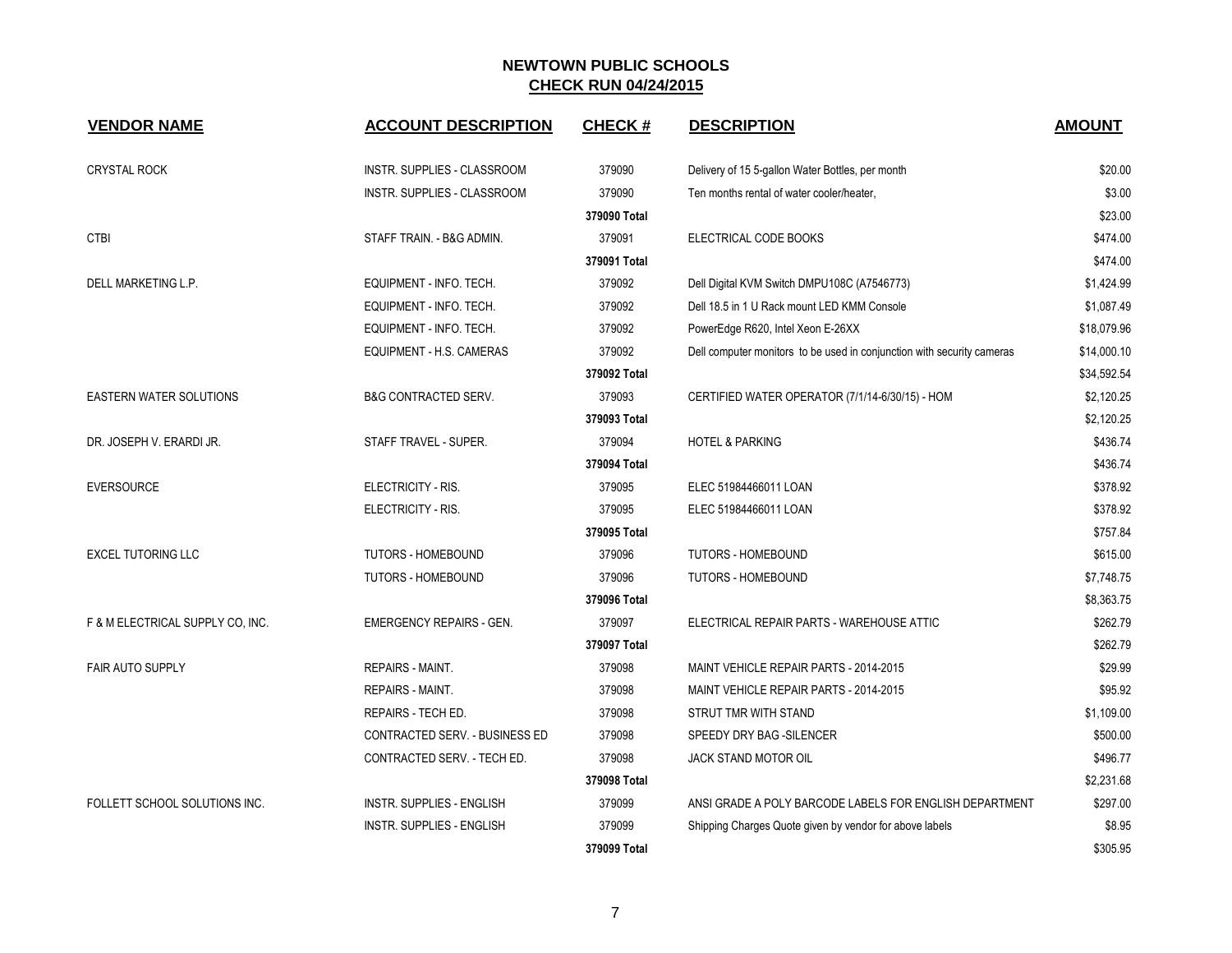| <b>VENDOR NAME</b>                | <b>ACCOUNT DESCRIPTION</b>          | <b>CHECK#</b> | <b>DESCRIPTION</b>                                            | <b>AMOUNT</b> |
|-----------------------------------|-------------------------------------|---------------|---------------------------------------------------------------|---------------|
| FOLLETT SCHOOL SOLUTIONS INC.     | SUPPLIES - LIBRARY                  | 379100        | 2015-16 NUTMEGS. Please see attached. NO SHIPPING.            | \$247.03      |
|                                   |                                     | 379100 Total  |                                                               | \$247.03      |
| <b>FRONTIER</b>                   | <b>TELEPHONE &amp; CABLE</b>        | 379101        | <b>SERVICES 2014/15</b>                                       | \$569.22      |
|                                   |                                     | 379101 Total  |                                                               | \$569.22      |
| <b>FRONTIER</b>                   | <b>TELEPHONE &amp; CABLE</b>        | 379102        | <b>SERVICES 2014/15</b>                                       | \$61.98       |
|                                   |                                     | 379102 Total  |                                                               | \$61.98       |
| <b>FRONTIER</b>                   | <b>TELEPHONE &amp; CABLE</b>        | 379103        | <b>SERVICES 2014/15</b>                                       | \$104.97      |
|                                   |                                     | 379103 Total  |                                                               | \$104.97      |
| ROBERT GENDREAU                   | STAFF TRAVEL - PUPIL SERV.          | 379104        | <b>TRAVEL PROF DEVELOPMENT</b>                                | \$43.90       |
|                                   |                                     | 379104 Total  |                                                               | \$43.90       |
| <b>GRAINGER</b>                   | INSTR. SUPPLIES - TECH ED.          | 379105        | HAND CLEANER- SPLIT LOCK- WASHER- BATTERY- SEE CART           | \$9.20        |
|                                   | <b>INSTR. SUPPLIES - TECH ED.</b>   | 379105        | HAND CLEANER-SPLIT LOCK-WASHER-BATTERY-SEE CART               | \$40.57       |
|                                   | INSTR. SUPPLIES - TECH ED.          | 379105        | HAND CLEANER- SPLIT LOCK- WASHER- BATTERY- SEE CART           | \$372.42      |
|                                   | INSTR. SUPPLIES - TECH ED.          | 379105        | HAND CLEANER- SPLIT LOCK- WASHER- BATTERY- SEE CART           | \$8.60        |
|                                   | <b>B&amp;G SUPPLIES - MAINT.</b>    | 379105        | SUMP PUMP, FLUSH VALVES - PLUMBING SUPPLIES                   | \$536.94      |
|                                   | <b>B&amp;G SUPPLIES - MAINT.</b>    | 379105        | SUMP PUMP, FLUSH VALVES - PLUMBING SUPPLIES                   | \$274.29      |
|                                   | <b>B&amp;G SUPPLIES - MAINT.</b>    | 379105        | SUMP PUMP, FLUSH VALVES - PLUMBING SUPPLIES                   | \$110.08      |
|                                   |                                     | 379105 Total  |                                                               | \$1,352.10    |
| PAULA A. GREENFIELD               | INSTR. SUPPLIES - WORLD LANG.       | 379106        | PRIZES FOR IMMERSION DAY                                      | \$53.84       |
|                                   |                                     | 379106 Total  |                                                               | \$53.84       |
| HAT CITY PAPER & SUPPLY CO.       | <b>B&amp;G SUPPLIES - CUSTODIAL</b> | 379107        | HAND CLEANER, TRASH LINERS, PAPER TOWEL - CUST                | \$5,804.00    |
|                                   | <b>B&amp;G SUPPLIES - CUSTODIAL</b> | 379107        | HAND CLEANER, TRASH LINERS, PAPER TOWEL - CUST                | \$732.96      |
|                                   | <b>B&amp;G SUPPLIES - CUSTODIAL</b> | 379107        | HAND CLEANER, TRASH LINERS, PAPER T                           | \$263.48      |
|                                   |                                     | 379107 Total  |                                                               | \$6,800.44    |
| <b>HEARTLAND SCHOOL SOLUTIONS</b> | REPAIRS - INFO. TECH.               | 379108        | Remote Setup and installation - Café Enterprise Server        | \$300.00      |
|                                   |                                     | 379108 Total  |                                                               | \$300.00      |
| <b>HEINEMANN</b>                  | INSTR. SUPPLIES - READING           | 379109        | Units of study in argument, information and narrative writing | \$169.00      |
|                                   | <b>INSTR. SUPPLIES - READING</b>    | 379109        | Estimated shipping                                            | \$16.90       |
|                                   |                                     | 379109 Total  |                                                               | \$185.90      |
| HOMETOWN TOOL LLC                 | <b>B&amp;G SUPPLIES - MAINT.</b>    | 379110        | <b>BOSCH DRILL - MAINT SUPPLIES</b>                           | \$69.95       |
|                                   |                                     | 379110 Total  |                                                               | \$69.95       |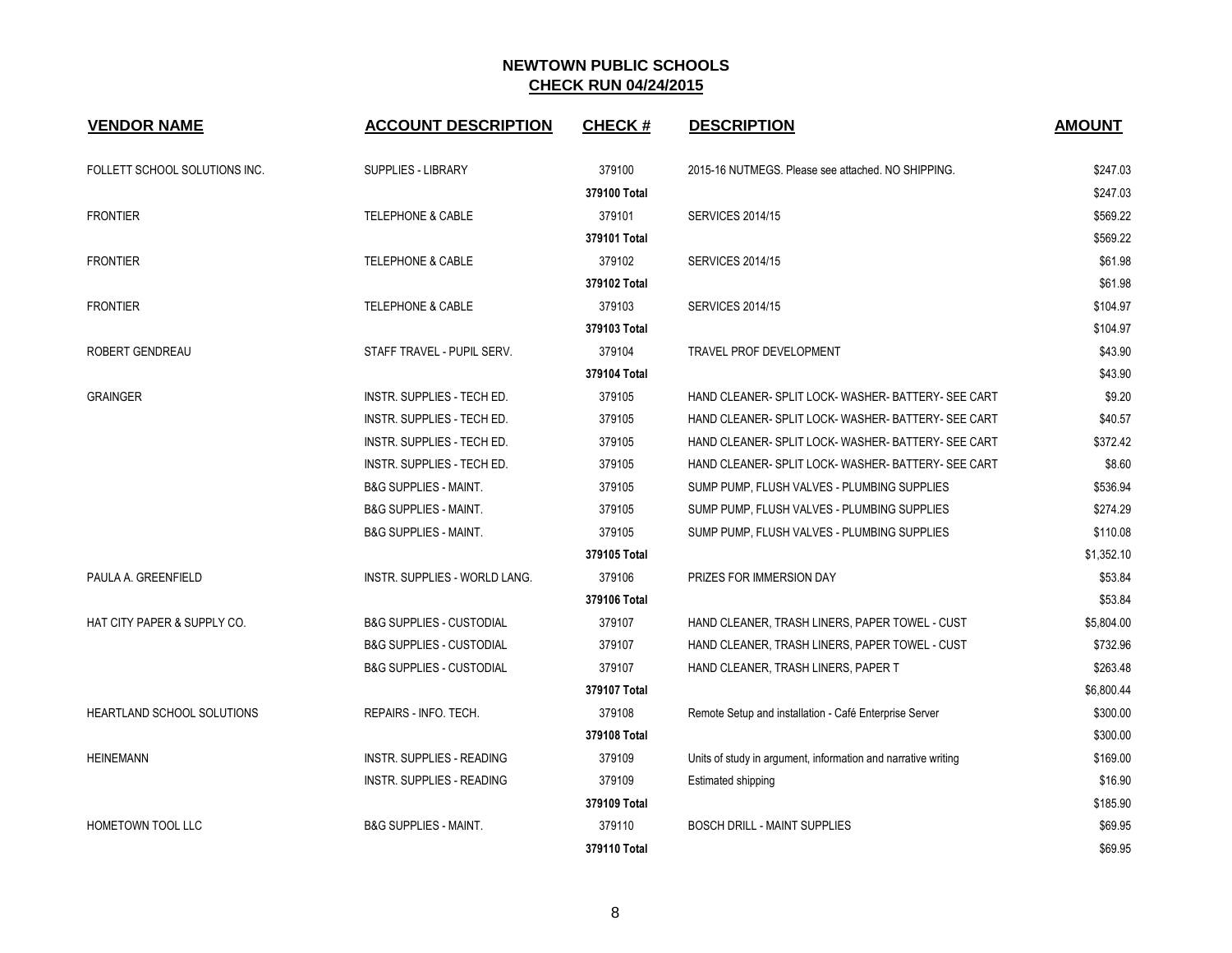| <b>VENDOR NAME</b>               | <b>ACCOUNT DESCRIPTION</b>          | <b>CHECK#</b> | <b>DESCRIPTION</b>                                       | <b>AMOUNT</b> |
|----------------------------------|-------------------------------------|---------------|----------------------------------------------------------|---------------|
| HUGH'S MECHANICAL EQUIPMENT LLC  | PROF. SERV. - B. & G.               | 379111        | MONTHLY UNDERGROUND TANK INSPECTIONS 2014-2015           | \$1,350.00    |
|                                  |                                     | 379111 Total  |                                                          | \$1,350.00    |
| HYDE SCHOOLS                     | TUITION - OUT-OF-DISTRICT           | 379112        | TUITION - OUT-OF-DISTRICT                                | \$28,320.00   |
|                                  |                                     | 379112 Total  |                                                          | \$28,320.00   |
| <b>IMTI</b>                      | STAFF TRAIN. - B&G ADMIN.           | 379113        | ELECTRICAL SERV                                          | \$85.00       |
|                                  |                                     | 379113 Total  |                                                          | \$85.00       |
| <b>INTEGRITY PIANO SERVICE</b>   | <b>REPAIRS - MUSIC</b>              | 379114        | Piano tunings Yamaha P22 280289 & 280094 - invoice #1911 | \$266.00      |
|                                  |                                     | 379114 Total  |                                                          | \$266.00      |
| <b>ITSAVVY LLC</b>               | INSTR. SUPPLIES - INFO. TECH.       | 379115        | Vision Tek Radeon HD 4350 SFF - Graphic Card             | \$80.15       |
|                                  |                                     | 379115 Total  |                                                          | \$80.15       |
| KAMCO SUPPLY CORP OF NEW ENGLAND | <b>B&amp;G SUPPLIES - MAINT.</b>    | 379116        | DOOR SCREWS, WEATHER STRIPPING - MAINT SUPPLIES          | \$75.09       |
|                                  |                                     | 379116 Total  |                                                          | \$75.09       |
| KLINGBERG FAMILY CENTERS INC.    | TUITION - OUT-OF-DISTRICT           | 379117        | TUITION - OUT-OF-DISTRICT                                | \$8,127.02    |
|                                  |                                     | 379117 Total  |                                                          | \$8,127.02    |
| <b>PRIVATE</b>                   | TUITION - OUT-OF-DISTRICT           | 379118        | TUITION - OUT-OF-DISTRICT                                | \$30,000.00   |
|                                  |                                     | 379118 Total  |                                                          | \$30,000.00   |
| PAM KOHN                         | <b>TEXTBOOKS - READING</b>          | 379119        | <b>BOOKS</b>                                             | \$1,846.51    |
|                                  |                                     | 379119 Total  |                                                          | \$1,846.51    |
| LAWSON PRODUCTS INC.             | <b>B&amp;G SUPPLIES - MAINT.</b>    | 379120        | UNITAB PLUS URINAL - PLUMBING SUPPLIES                   | \$345.88      |
|                                  |                                     | 379120 Total  |                                                          | \$345.88      |
| LAX.COM                          | <b>INSTR. SUPPLIES - SPORTS</b>     | 379121        | NIKE DIGITAL MODIFIED UNIFORMS                           | \$2,000.00    |
|                                  |                                     | 379121 Total  |                                                          | \$2,000.00    |
| LEAHY'S FUELS INC.               | PROPANE & NATURAL GAS - H.S.        | 379122        | PROPANE 97208G 378.1 UNITS                               | \$676.80      |
|                                  |                                     | 379122 Total  |                                                          | \$676.80      |
| LINDQUIST SECURITY TECHNOLOGIES  | <b>B&amp;G SUPPLIES - MAINT.</b>    | 379123        | SECURITY DOOR PLATE - MAINT SUPPLIES                     | \$57.60       |
|                                  |                                     | 379123 Total  |                                                          | \$57.60       |
| <b>M-FATHLETIC</b>               | <b>INSTR. SUPPLIES - SPORTS</b>     | 379124        | 1/4 PYRAMID SPIKES-4631A                                 | \$95.00       |
|                                  | <b>INSTR. SUPPLIES - SPORTS</b>     | 379124        | <b>SHIPPING</b>                                          | \$25.00       |
|                                  | <b>INSTR. SUPPLIES - SPORTS</b>     | 379124        | POLE VAULT CARRYING BAGS-#3410A                          | \$189.90      |
|                                  |                                     | 379124 Total  |                                                          | \$309.90      |
| <b>MAGNAKLEEN SERVICES LLC</b>   | <b>B&amp;G SUPPLIES - CUSTODIAL</b> | 379125        | MOP / RUG SERVICE (ALL SCHOOLS) - 2014-2015              | \$130.00      |
|                                  | <b>B&amp;G SUPPLIES - CUSTODIAL</b> | 379125        | MOP / RUG SERVICE (ALL SCHOOLS) - 2014-2015              | \$166.50      |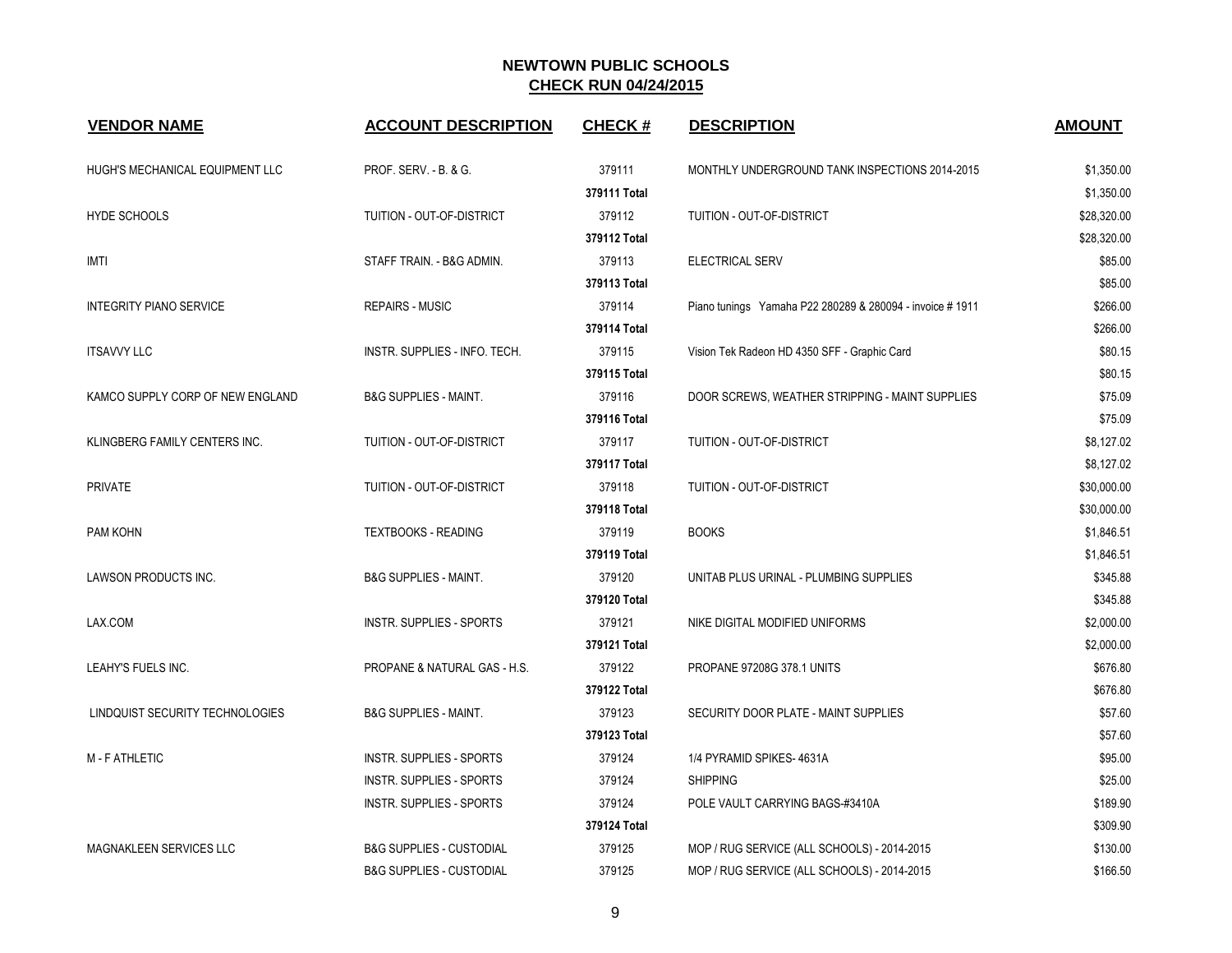| <b>VENDOR NAME</b>                 | <b>ACCOUNT DESCRIPTION</b>          | <b>CHECK#</b> | <b>DESCRIPTION</b>                                         | <b>AMOUNT</b> |
|------------------------------------|-------------------------------------|---------------|------------------------------------------------------------|---------------|
| MAGNAKLEEN SERVICES LLC            | <b>B&amp;G SUPPLIES - CUSTODIAL</b> | 379125        | MOP / RUG SERVICE (ALL SCHOOLS) - 2014-2015                | \$48.50       |
|                                    | <b>B&amp;G SUPPLIES - CUSTODIAL</b> | 379125        | MOP / RUG SERVICE (ALL SCHOOLS) - 2014-2015                | \$19.50       |
|                                    | <b>B&amp;G SUPPLIES - CUSTODIAL</b> | 379125        | MOP / RUG SERVICE (ALL SCHOOLS) - 2014-2015                | \$36.00       |
|                                    | <b>B&amp;G SUPPLIES - CUSTODIAL</b> | 379125        | MOP / RUG SERVICE (ALL SCHOOLS) - 2014-2015                | \$18.00       |
|                                    | <b>B&amp;G SUPPLIES - CUSTODIAL</b> | 379125        | MOP / RUG SERVICE (ALL SCHOOLS) - 2014-2015                | \$144.00      |
|                                    | <b>B&amp;G SUPPLIES - CUSTODIAL</b> | 379125        | MOP / RUG SERVICE (ALL SCHOOLS) - 2014-2015                | \$130.00      |
|                                    | <b>B&amp;G SUPPLIES - CUSTODIAL</b> | 379125        | MOP / RUG SERVICE (ALL SCHOOLS) - 2014-2015                | \$166.50      |
|                                    | <b>B&amp;G SUPPLIES - CUSTODIAL</b> | 379125        | MOP / RUG SERVICE (ALL SCHOOLS) - 2014-2015                | \$48.50       |
|                                    | <b>B&amp;G SUPPLIES - CUSTODIAL</b> | 379125        | MOP / RUG SERVICE (ALL SCHOOLS) - 2014-2015                | \$19.50       |
|                                    | <b>B&amp;G SUPPLIES - CUSTODIAL</b> | 379125        | MOP / RUG SERVICE (ALL SCHOOLS) - 2014-2015                | \$36.00       |
|                                    | <b>B&amp;G SUPPLIES - CUSTODIAL</b> | 379125        | MOP / RUG SERVICE (ALL SCHOOLS) - 2014-2015                | \$18.00       |
|                                    | <b>B&amp;G SUPPLIES - CUSTODIAL</b> | 379125        | MOP / RUG SERVICE (ALL SCHOOLS) - 2014-2015                | \$144.00      |
|                                    | <b>B&amp;G SUPPLIES - CUSTODIAL</b> | 379125        | MOP / RUG SERVICE (ALL SCHOOLS) - 2014-2015                | \$47.15       |
|                                    | <b>B&amp;G SUPPLIES - CUSTODIAL</b> | 379125        | MOP / RUG SERVICE (ALL SCHOOLS) - 2014-2015                | \$60.65       |
|                                    | <b>B&amp;G SUPPLIES - CUSTODIAL</b> | 379125        | MOP / RUG SERVICE (ALL SCHOOLS) - 2014-2015                | \$21.50       |
|                                    | <b>B&amp;G SUPPLIES - CUSTODIAL</b> | 379125        | MOP / RUG SERVICE (ALL SCHOOLS) - 2014-2015                | \$30.65       |
|                                    | <b>B&amp;G SUPPLIES - CUSTODIAL</b> | 379125        | MOP / RUG SERVICE (ALL SCHOOLS) - 2014-2015                | \$28.25       |
|                                    | <b>B&amp;G SUPPLIES - CUSTODIAL</b> | 379125        | MOP / RUG SERVICE (ALL SCHOOLS) - 2014-2015                | \$109.70      |
|                                    | <b>B&amp;G SUPPLIES - CUSTODIAL</b> | 379125        | MOP / RUG SERVICE (ALL SCHOOLS) - 2014-2015                | \$33.80       |
|                                    | <b>B&amp;G SUPPLIES - CUSTODIAL</b> | 379125        | MOP / RUG SERVICE (ALL SCHOOLS) - 2014-2015                | \$47.15       |
|                                    | <b>B&amp;G SUPPLIES - CUSTODIAL</b> | 379125        | MOP / RUG SERVICE (ALL SCHOOLS) - 2014-2015                | \$60.65       |
|                                    | <b>B&amp;G SUPPLIES - CUSTODIAL</b> | 379125        | MOP / RUG SERVICE (ALL SCHOOLS) - 2014-2015                | \$21.50       |
|                                    | <b>B&amp;G SUPPLIES - CUSTODIAL</b> | 379125        | MOP / RUG SERVICE (ALL SCHOOLS) - 2014-2015                | \$30.65       |
|                                    | <b>B&amp;G SUPPLIES - CUSTODIAL</b> | 379125        | MOP / RUG SERVICE (ALL SCHOOLS) - 2014-2015                | \$28.25       |
|                                    | <b>B&amp;G SUPPLIES - CUSTODIAL</b> | 379125        | MOP / RUG SERVICE (ALL SCHOOLS) - 2014-2015                | \$109.70      |
|                                    | <b>B&amp;G SUPPLIES - CUSTODIAL</b> | 379125        | MOP / RUG SERVICE (ALL SCHOOLS) - 2014-2015                | \$33.80       |
|                                    |                                     | 379125 Total  |                                                            | \$1,788.40    |
| MANKA CONSTRUCTION & REMOLDING LLC | <b>B. &amp; G. REPAIRS - H.</b>     | 379126        | <b>REPAIR CEILING - HAWL</b>                               | \$330.00      |
|                                    | B. & G. REPAIRS - M.G.              | 379126        | <b>REPAIR WINDOW HINGES - MG</b>                           | \$450.00      |
|                                    |                                     | 379126 Total  |                                                            | \$780.00      |
| W.B. MASON., INC.                  | OFF. SUPPLIES - BUS. SERV.          | 379127        | <b>SUPPLIES 2014/15</b>                                    | \$86.41       |
|                                    | INSTR. SUPPLIES - CLASSROOM         | 379127        | White copy paper. Priced per Consortium bid. Free shipping | \$1,941.60    |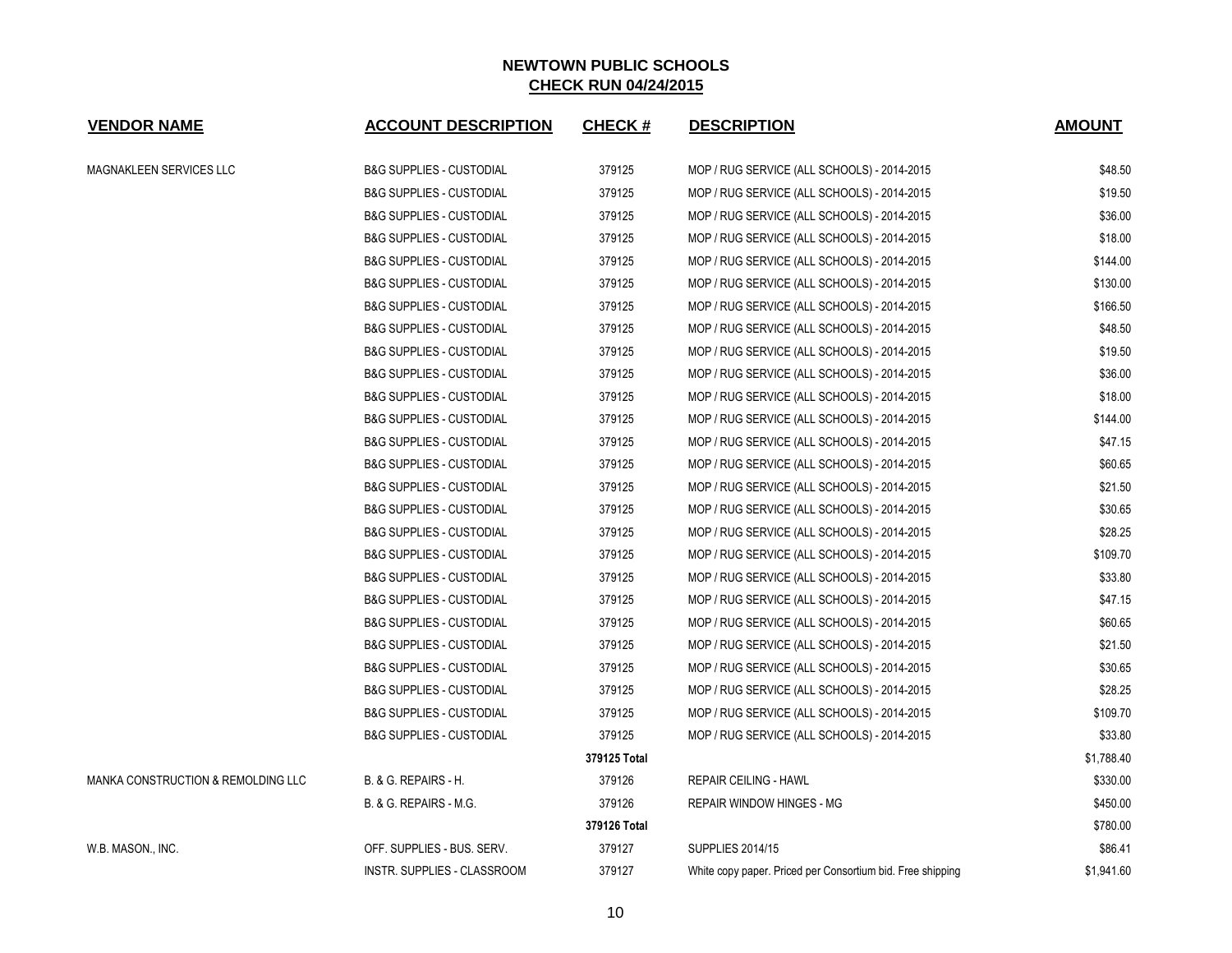| <b>VENDOR NAME</b>                   | <b>ACCOUNT DESCRIPTION</b>          | <b>CHECK#</b> | <b>DESCRIPTION</b>                                      | <b>AMOUNT</b> |
|--------------------------------------|-------------------------------------|---------------|---------------------------------------------------------|---------------|
| W.B. MASON., INC.                    | INSTR. SUPPLIES - ENGLISH           | 379127        | SEE ATTACHED LIST                                       | \$190.30      |
|                                      | INSTR. SUPPLIES - SP. ED. H.S.      | 379127        | CONFIRMING ON-LINE ORDER CARTRIDGES FOR NHS SPEC ED     | \$178.99      |
|                                      | INSTR. SUPPLIES - SP. ED. H.S.      | 379127        | CONFIRMING ON-LINE ORDER CARTRIDGES FOR NHS SPEC ED     | \$120.96      |
|                                      | INSTR. SUPPLIES - CLASSROOM         | 379127        | Reams of Pacon Composition Paper, 16 lb. paper          | \$72.00       |
|                                      | OFF. SUPPLIES - PUPIL SERV.         | 379127        | CARTRIDGES - ORDERED ON LINE - SEE ATTACHED             | \$376.97      |
|                                      |                                     | 379127 Total  |                                                         | \$2,967.23    |
| MASTRI BUILDERS LLC                  | <b>EMERGENCY REPAIRS - H.</b>       | 379128        | SHOVEL ROOF ABOVE MULTIPURPOSE ROOM - HAWL              | \$1,925.00    |
|                                      | <b>EMERGENCY REPAIRS - M.G.</b>     | 379128        | SHOVEL ROOF / CLEAR DRAINS - MG                         | \$2,310.00    |
|                                      | <b>EMERGENCY REPAIRS - HOM.</b>     | 379128        | SHOVEL ROOF / CLEAR DRAINS - HOM                        | \$2,310.00    |
|                                      | <b>EMERGENCY REPAIRS - M.S.</b>     | 379128        | SHOVEL ROOF / CLEAR DRAINS - NMS                        | \$2,300.00    |
|                                      | <b>EMERGENCY REPAIRS - H.S.</b>     | 379128        | CLEAR DRAINS / SNOW DRIFTS - NHS                        | \$2,760.00    |
|                                      |                                     | 379128 Total  |                                                         | \$11,605.00   |
| MCKENNEY MECHANICAL CONTRACTORS INC. | <b>EMERGENCY REPAIRS - S.H.</b>     | 379129        | <b>BOILER #1 FLAME FAILURE - SH</b>                     | \$280.00      |
|                                      | <b>EMERGENCY REPAIRS - M.S.</b>     | 379129        | <b>BOILER #4 FLAME FAILURE</b>                          | \$340.00      |
|                                      |                                     | 379129 Total  |                                                         | \$620.00      |
| WILLIAM B. MEYER INC.                | <b>REPAIRS - CAFETERIA</b>          | 379130        | RELOCATE MIXING MACHINE                                 | \$900.00      |
|                                      |                                     | 379130 Total  |                                                         | \$900.00      |
| MOBILE MINI, INC.                    | <b>EQUIP RENTAL - SPORTS</b>        | 379131        | <b>RENTAL OF CONTAINERS</b>                             | \$95.00       |
|                                      | EQUIP RENTAL - SPORTS               | 379131        | <b>RENTAL OF CONTAINERS</b>                             | \$75.00       |
|                                      | EQUIP RENTAL - SPORTS               | 379131        | RENTAL OF CONTAINERS                                    | \$75.00       |
|                                      |                                     | 379131 Total  |                                                         | \$245.00      |
| E. A. MORSE & CO. INC.               | <b>B&amp;G SUPPLIES - CUSTODIAL</b> | 379132        | <b>GLASS CLEANER / BATHROOM CLEANER - CUST SUPPLIES</b> | \$280.70      |
|                                      | <b>B&amp;G SUPPLIES - CUSTODIAL</b> | 379132        | GLASS CLEANER / BATHROOM CLEANER - CUST SUPPLIES        | \$1,557.64    |
|                                      | <b>REPAIRS - CUSTODIAL</b>          | 379132        | <b>CUSTODIAL MACHINE REPAIR - SCRUBBER</b>              | \$179.25      |
|                                      | <b>REPAIRS - CUSTODIAL</b>          | 379132        | <b>CUSTODIAL MACHINE REPAIR - SCRUBBER</b>              | \$535.10      |
|                                      |                                     | 379132 Total  |                                                         | \$2,552.69    |
| N & S SUPPLY - FISHKILL INC.         | <b>B&amp;G SUPPLIES - MAINT.</b>    | 379133        | <b>FURNACE CEMENT - HEATING SUPPLIES</b>                | \$37.96       |
|                                      | B. & G. REPAIRS - M.S.              | 379133        | REPLACE BOILER ROOM PIPING - NMS                        | \$69.68       |
|                                      |                                     | 379133 Total  |                                                         | \$107.64      |
| <b>NASCO</b>                         | <b>REPAIRS - LIFE MAN /CULINARY</b> | 379134        | FINGER PAINT-POSTERS-PAPERS-SEE CART                    | \$9.78        |
|                                      |                                     | 379134 Total  |                                                         | \$9.78        |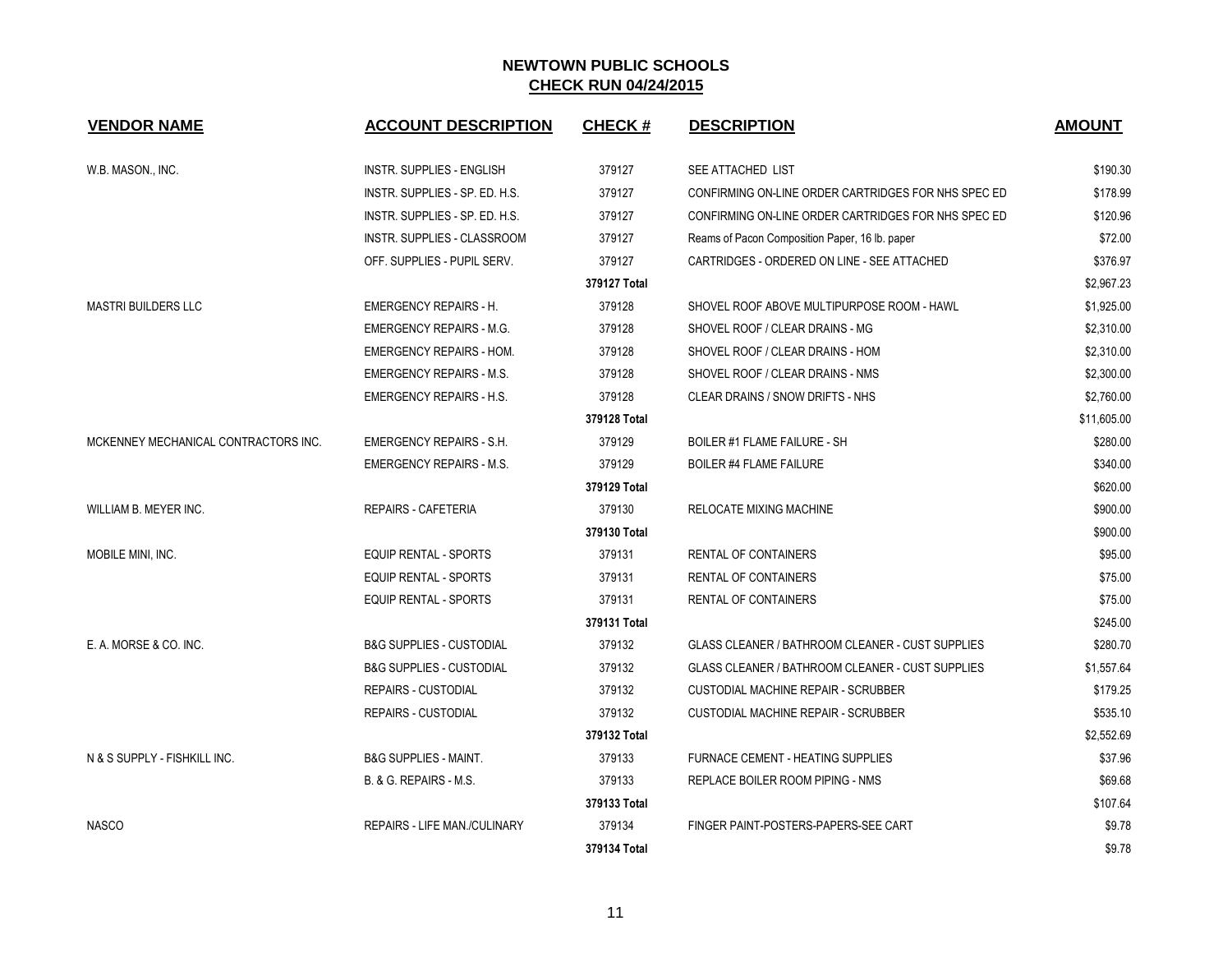| <b>VENDOR NAME</b>                  | <b>ACCOUNT DESCRIPTION</b>         | <b>CHECK#</b> | <b>DESCRIPTION</b>                           | <b>AMOUNT</b> |
|-------------------------------------|------------------------------------|---------------|----------------------------------------------|---------------|
| NCS PEARSON INC.                    | CONTRACTED SERV. - INFO. TECH.     | 379135        | Pearson Inform Support                       | \$6,305.00    |
|                                     | CONTRACTED SERV. - INFO. TECH.     | 379135        | Pearson Inform Hosting                       | \$2,182.50    |
|                                     |                                    | 379135 Total  |                                              | \$8,487.50    |
| NEWTOWN HARDWARE                    | <b>B&amp;G SUPPLIES - MAINT.</b>   | 379136        | MAINTENANCE SUPPLIES 2014-2015               | \$20.68       |
|                                     | <b>B&amp;G SUPPLIES - MAINT.</b>   | 379136        | MAINTENANCE SUPPLIES 2014-2015               | \$172.95      |
|                                     | <b>B&amp;G SUPPLIES - MAINT.</b>   | 379136        | MAINTENANCE SUPPLIES 2014-2015               | \$11.50       |
|                                     | <b>B&amp;G SUPPLIES - MAINT.</b>   | 379136        | MAINTENANCE SUPPLIES 2014-2015               | \$8.99        |
|                                     | <b>B&amp;G SUPPLIES - MAINT.</b>   | 379136        | MAINTENANCE SUPPLIES 2014-2015               | \$7.18        |
|                                     | <b>B&amp;G SUPPLIES - MAINT.</b>   | 379136        | MAINTENANCE SUPPLIES 2014-2015               | \$7.18        |
|                                     | <b>B&amp;G SUPPLIES - MAINT.</b>   | 379136        | MAINTENANCE SUPPLIES 2014-2015               | \$38.67       |
|                                     | <b>B&amp;G SUPPLIES - MAINT.</b>   | 379136        | MAINTENANCE SUPPLIES 2014-2015               | \$16.18       |
|                                     | <b>B&amp;G SUPPLIES - MAINT.</b>   | 379136        | MAINTENANCE SUPPLIES 2014-2015               | \$6.10        |
|                                     | <b>B&amp;G SUPPLIES - MAINT.</b>   | 379136        | MAINTENANCE SUPPLIES 2014-2015               | \$7.18        |
|                                     | <b>B&amp;G SUPPLIES - MAINT.</b>   | 379136        | MAINTENANCE SUPPLIES 2014-2015               | \$12.21       |
|                                     | <b>B&amp;G SUPPLIES - MAINT.</b>   | 379136        | MAINTENANCE SUPPLIES 2014-2015               | \$19.39       |
|                                     | <b>B&amp;G SUPPLIES - MAINT.</b>   | 379136        | MAINTENANCE SUPPLIES 2014-2015               | \$30.89       |
|                                     |                                    | 379136 Total  |                                              | \$359.10      |
| <b>BONNIE NEZVESKY</b>              | STAFF TRAIN. - NONPUBLIC           | 379137        | <b>CONF REIMB</b>                            | \$199.00      |
|                                     |                                    | 379137 Total  |                                              | \$199.00      |
| NORTHWEST VILLAGE SCHOOL            | TUITION - OUT-OF-DISTRICT          | 379138        | TUITION - OUT-OF-DISTRICT                    | \$5,094.90    |
|                                     |                                    | 379138 Total  |                                              | \$5,094.90    |
| <b>CATHY OSTAR</b>                  | <b>INSTR. SUPPLIES - GUIDANCE</b>  | 379139        | PRE COLLEGE FAIR                             | \$77.43       |
|                                     |                                    | 379139 Total  |                                              | \$77.43       |
| OVERHEAD DOOR COMPANY OF BROOKFIELD | B. & G. REPAIRS - H.S.             | 379140        | REPAIR OVERHEAD DOOR - NHS LOADING DOCK      | \$165.00      |
|                                     |                                    | 379140 Total  |                                              | \$165.00      |
| PCM-G                               | INSTR. SUPPLIES - INFO. TECH.      | 379141        | Stacking cable HP J9735A PCMG Part # 9516616 | \$129.00      |
|                                     | INSTR. SUPPLIES - INFO. TECH.      | 379141        | VisionTek Radeo HD Graphics Card             | \$89.00       |
|                                     |                                    | 379141 Total  |                                              | \$218.00      |
| PETTY CASH                          | <b>INSTR. SUPPLIES - CLASSROOM</b> | 379142        | PETTY CASH                                   | \$96.59       |
|                                     |                                    | 379142 Total  |                                              | \$96.59       |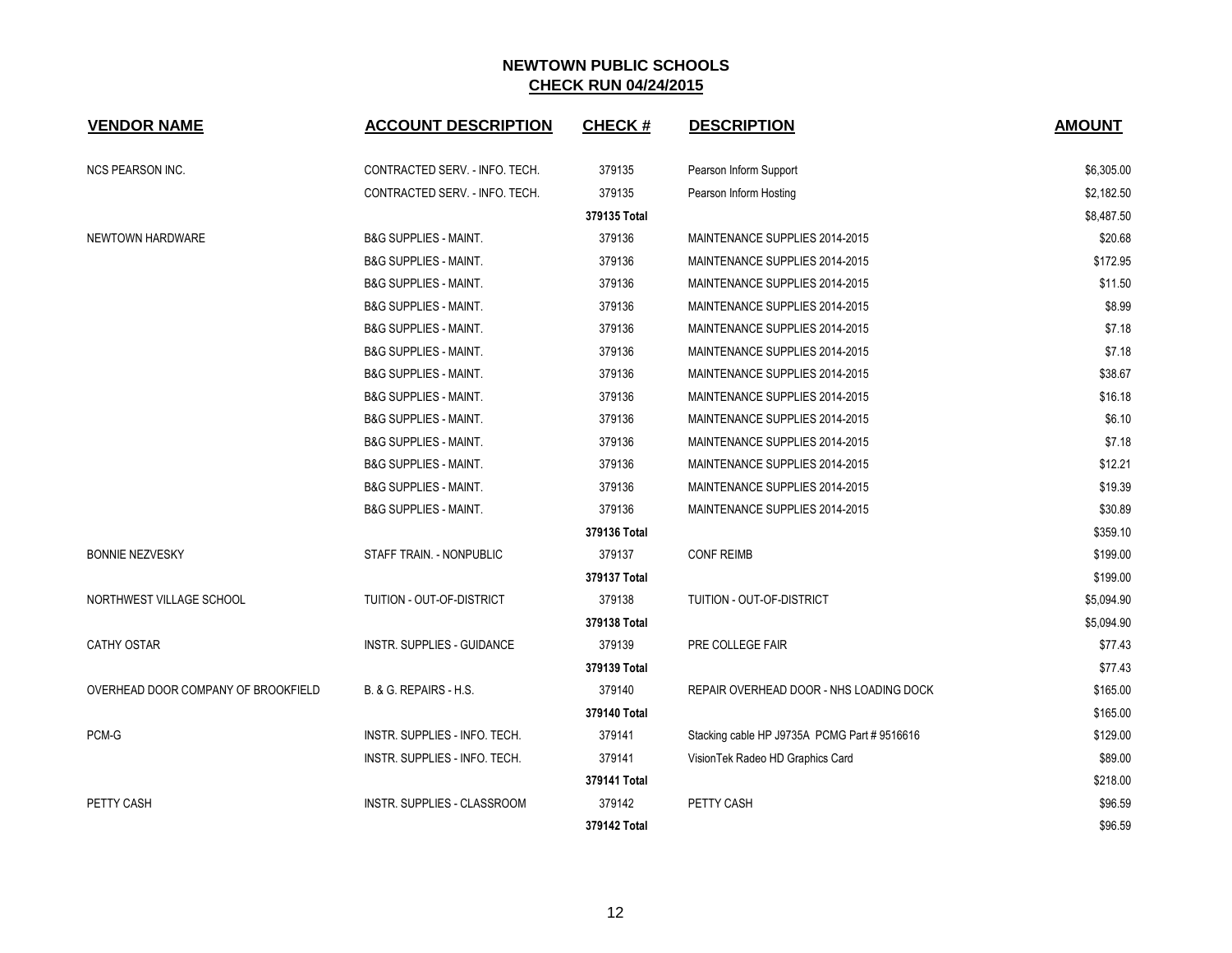| <b>VENDOR NAME</b>              | <b>ACCOUNT DESCRIPTION</b>          | <b>CHECK#</b> | <b>DESCRIPTION</b>                                              | <b>AMOUNT</b> |
|---------------------------------|-------------------------------------|---------------|-----------------------------------------------------------------|---------------|
| PLIXER INTERNATIONAL            | TECH. SOFTWARE - INFO. TECH.        | 379143        | Scrutinizer Windows for up to 5 Devices w/1 year of maintenance | \$4,495.00    |
|                                 | TECH. SOFTWARE - INFO. TECH.        | 379143        | ADV-RPT-5 Advanced reporting 5 devices w/ 1 year of MAINT       | \$504.00      |
|                                 |                                     | 379143 Total  |                                                                 | \$4,999.00    |
| MARK J. POMPANO                 | STAFF TRAVEL - SECURITY             | 379144        | TRAVEL 03/01/15 - 03/31/15                                      | \$106.38      |
|                                 |                                     | 379144 Total  |                                                                 | \$106.38      |
| JONATHAN POPE                   | CONTRACTED SERV. - GUIDANCE         | 379145        | For Scheduling Services provided. Please pay                    | \$2,000.00    |
|                                 |                                     | 379145 Total  |                                                                 | \$2,000.00    |
| <b>JASON POWELL</b>             | <b>B&amp;G SUPPLIES - CUSTODIAL</b> | 379146        | SHOES (50059)                                                   | \$100.00      |
|                                 | 379146 Total                        |               | \$100.00                                                        |               |
| <b>QUALITY IMPROVEMENTS LLC</b> | <b>EMERGENCY REPAIRS - M.G.</b>     | 379147        | REPAIR ROOF LEAKS - MG                                          | \$5,142.89    |
|                                 |                                     | 379147 Total  |                                                                 | \$5,142.89    |
| <b>QUILL CORPORATION</b>        | INSTR. SUPPLIES - CLASSROOM         | 379148        | Quill 1 across labels for dot matrix printer                    | \$67.18       |
|                                 | INSTR. SUPPLIES - CLASSROOM         | 379148        | Side walk chalk Free ship                                       | \$16.29       |
|                                 |                                     | 379148 Total  |                                                                 | \$83.47       |
| <b>PEGGY RAGAINI</b>            | <b>INSTR. SUPPLIES - GUIDANCE</b>   | 379149        | <b>CLASSROOM SUPPLIES</b>                                       | \$28.47       |
|                                 |                                     | 379149 Total  |                                                                 | \$28.47       |
| THE READING & WRITING PROJECT   | STAFF TRAIN. - STAFF DEVELOP.       | 379150        | Columbia Reading and Writing Project Staff Developers           | \$4,000.00    |
|                                 |                                     | 379150 Total  |                                                                 | \$4,000.00    |
| <b>SCHOOL SPECIALTY</b>         | INSTR. SUPPLIES - CLASSROOM         | 379151        | Various supplies for classroom use. See attached                | \$752.65      |
|                                 | INSTR. SUPPLIES - CLASSROOM         | 379151        | Tissues for classroom use. Free shipping                        | \$193.40      |
|                                 | INSTR. SUPPLIES - CLASSROOM         | 379151        | Tissues for classroom use. Free shipping                        | \$58.90       |
|                                 |                                     | 379151 Total  |                                                                 | \$1,004.95    |
| SHI INTERNATIONAL CORP.         | INSTR. SUPPLIES - INFO. TECH.       | 379152        | HP-SFP (mini-GBIC) Transceiver module                           | \$443.40      |
|                                 |                                     | 379152 Total  |                                                                 | \$443.40      |
| CAROL CARDILLO SKOLAS           | <b>INSTR. SUPPLIES - ART</b>        | 379153        | <b>SUPPLIES</b>                                                 | \$25.93       |
|                                 |                                     | 379153 Total  |                                                                 | \$25.93       |
| <b>MARDI SMITH</b>              | MEMBERSHIPS - MUSIC                 | 379154        | MEMBERSHIP RENEWAL                                              | \$120.00      |
|                                 |                                     | 379154 Total  |                                                                 | \$120.00      |
| SOUTHBURY PRINTING CENTRE, INC. | INSTR. SUPPLIES - CLASSROOM         | 379155        | Visitors passes 4 x 3 per quote # 35327-flourescent Yellow      | \$624.60      |
|                                 | OFF. SUPPLIES - BUS. SERV.          | 379155        | PERSONNEL ACTION FORMS, 5.5X8.5                                 | \$271.29      |
|                                 |                                     | 379155 Total  |                                                                 | \$895.89      |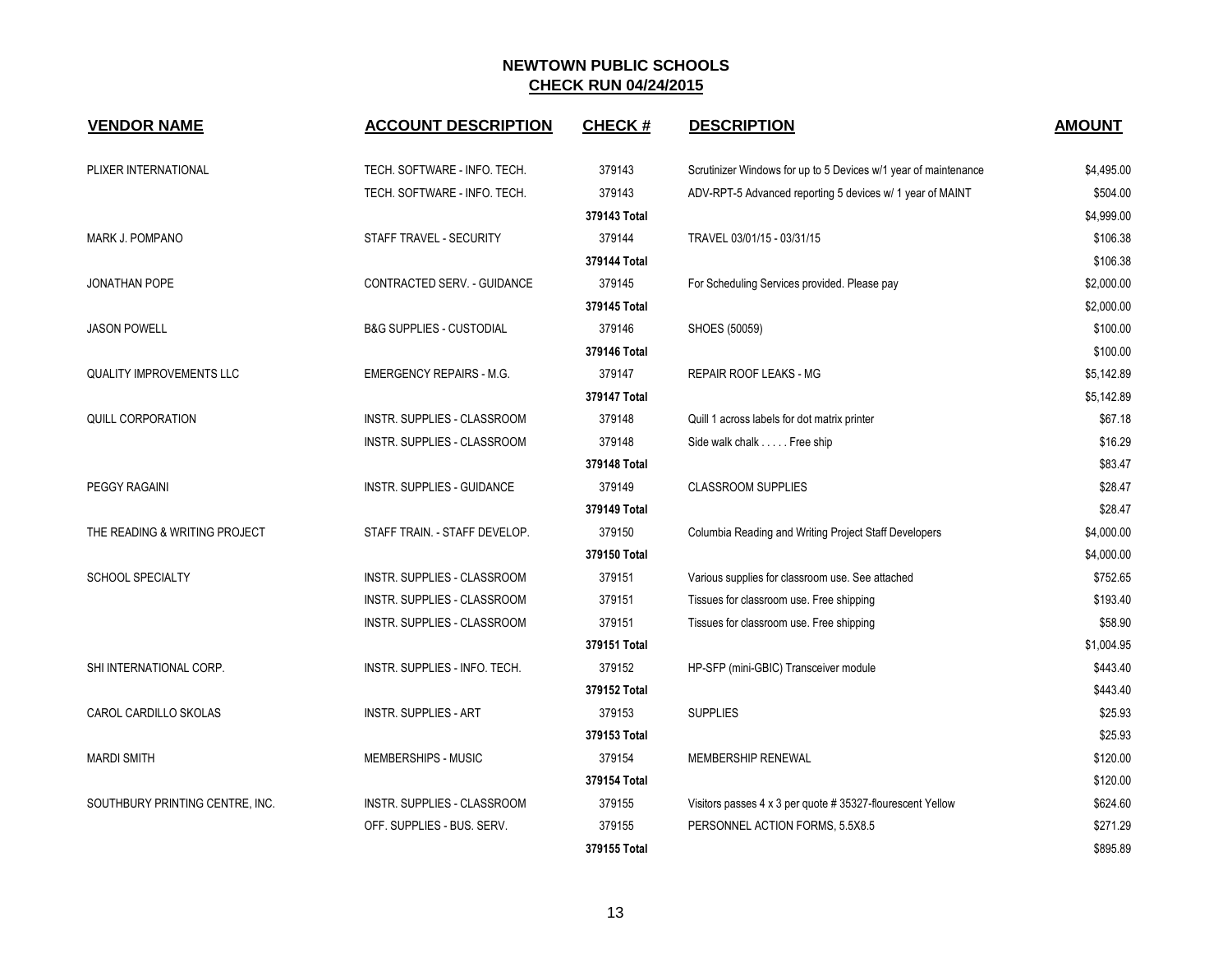| <b>VENDOR NAME</b>            | <b>ACCOUNT DESCRIPTION</b>          | <b>CHECK#</b> | <b>DESCRIPTION</b>                                      | <b>AMOUNT</b> |
|-------------------------------|-------------------------------------|---------------|---------------------------------------------------------|---------------|
| <b>GEORGE ANDY SPENCER</b>    | <b>B&amp;G SUPPLIES - CUSTODIAL</b> | 379156        | SHOES (50059)                                           | \$100.00      |
|                               |                                     | 379156 Total  |                                                         | \$100.00      |
| STAPLES ADVANTAGE             | INSTR. SUPPLIES - INFO. TECH.       | 379157        | Supplies for Tech, DVDs, Thumb drives etc.              | \$1.13        |
|                               | INSTR. SUPPLIES - INFO. TECH.       | 379157        | Supplies for Tech, DVDs, Thumb drives etc.              | \$34.78       |
|                               | INSTR. SUPPLIES - INFO. TECH.       | 379157        | Supplies for Tech, DVDs, Thumb drives etc.              | \$48.32       |
|                               | INSTR. SUPPLIES - INFO. TECH.       | 379157        | Supplies for Tech, DVDs, Thumb drive                    | \$8.00        |
|                               | INSTR. SUPPLIES - INFO. TECH.       | 379157        | Supplies for Tech, DVDs, Thumb drive                    | \$14.37       |
|                               |                                     | 379157 Total  |                                                         | \$106.60      |
| STAPLES CREDIT PLAN           | INSTR. SUPPLIES - MUSIC             | 379158        | 659902 RUBBER TACK BOARD 4X6                            | $(\$259.99)$  |
|                               | <b>INSTR. SUPPLIES - MUSIC</b>      | 379158        | 659902 RUBBER TACK BOARD 4X6                            | \$259.99      |
|                               | INSTR. SUPPLIES - SOC. STUDIES      | 379158        | ITEM 124511 EXPO CHISEL TIP DRY-ERASE MARKERS, BLACK    | \$87.45       |
|                               | INSTR. SUPPLIES - SOC. STUDIES      | 379158        | ITEM 124586 EXPO CHISEL TIP DRY-ERASE MARKERS. RED      | \$90.70       |
|                               | INSTR. SUPPLIES - SOC. STUDIES      | 379158        | ITEM: 489211 SCOTCH MAGIC TAPE 810 3/4 10/PACK          | \$22.99       |
|                               | INSTR. SUPPLIES - SOC. STUDIES      | 379158        | ITEM 131383 PAPER MATE LIQUID PAPER FAST DRY CORR.      | \$27.29       |
|                               | INSTR. SUPPLIES - SOC. STUDIES      | 379158        | ITEM 483018 BIC WHITE-OUT BRAND EZ CORRECT TAPE-10 PACK | \$26.78       |
|                               | INSTR. SUPPLIES - SOC. STUDIES      | 379158        | ITEM 470743 NESTLE COFFEE-MATE LIQUID COFFEE CREAMER    | \$34.95       |
|                               | INSTR. SUPPLIES - SOC. STUDIES      | 379158        | ITEM 233478 STAPLES 5X8 LINE RULED WHITE INDEX CARDS    | \$249.80      |
|                               | INSTR. SUPPLIES - SOC. STUDIES      | 379158        | ITEM 445267 PUFFS BASIC FACIAL TISSUES 3/PKG            | \$104.85      |
|                               | INSTR. SUPPLIES - SOC. STUDIES      | 379158        | ITEM 224568 STAPLES COLOR FILE FOLDERS                  | \$57.98       |
|                               | INSTR. SUPPLIES - SOC. STUDIES      | 379158        | ITEM 224550 STAPLES, COLORED FILE FOLDERS               | \$57.98       |
|                               | INSTR. SUPPLIES - SOC. STUDIES      | 379158        | <b>ITEM 224584 STAPLES COLORED FILE FOLDERS</b>         | \$57.98       |
|                               | INSTR. SUPPLIES - SOC. STUDIES      | 379158        | ITEM 233601 STAPLES 3X5 LINED RULED WHITE INDEX CARDS   | \$91.80       |
|                               |                                     | 379158 Total  |                                                         | \$910.55      |
| STEPNEY HARDWARE INC.         | <b>B&amp;G SUPPLIES - MAINT.</b>    | 379159        | MAINTENANCE SUPPLIES - 2014-2015                        | \$281.90      |
|                               | <b>B&amp;G SUPPLIES - MAINT.</b>    | 379159        | MAINTENANCE SUPPLIES - 2014-2015                        | \$99.96       |
|                               |                                     | 379159 Total  |                                                         | \$381.86      |
| SUPERIOR CLEANERS AND TAILORS | INSTR. SUPPLIES - SP. ED. PREK-8    | 379160        | STARR PROGRAM LAUNDRY                                   | \$16.50       |
|                               | INSTR. SUPPLIES - SP. ED. PREK-8    | 379160        | STARR PROGRAM LAUNDRY                                   | \$16.50       |
|                               | INSTR. SUPPLIES - SP. ED. PREK-8    | 379160        | STARR PROGRAM LAUNDRY                                   | \$16.50       |
|                               |                                     | 379160 Total  |                                                         | \$49.50       |
| <b>SUPPLYWORKS</b>            | <b>B&amp;G SUPPLIES - MAINT.</b>    | 379161        | WAX GASKETS, FLUID MASTER - PLUMBING SUPPLIES           | \$67.50       |
|                               | <b>B&amp;G SUPPLIES - MAINT.</b>    | 379161        | WAX GASKETS, FLUID MASTER - PLUMBING SUPPLIES           | \$528.91      |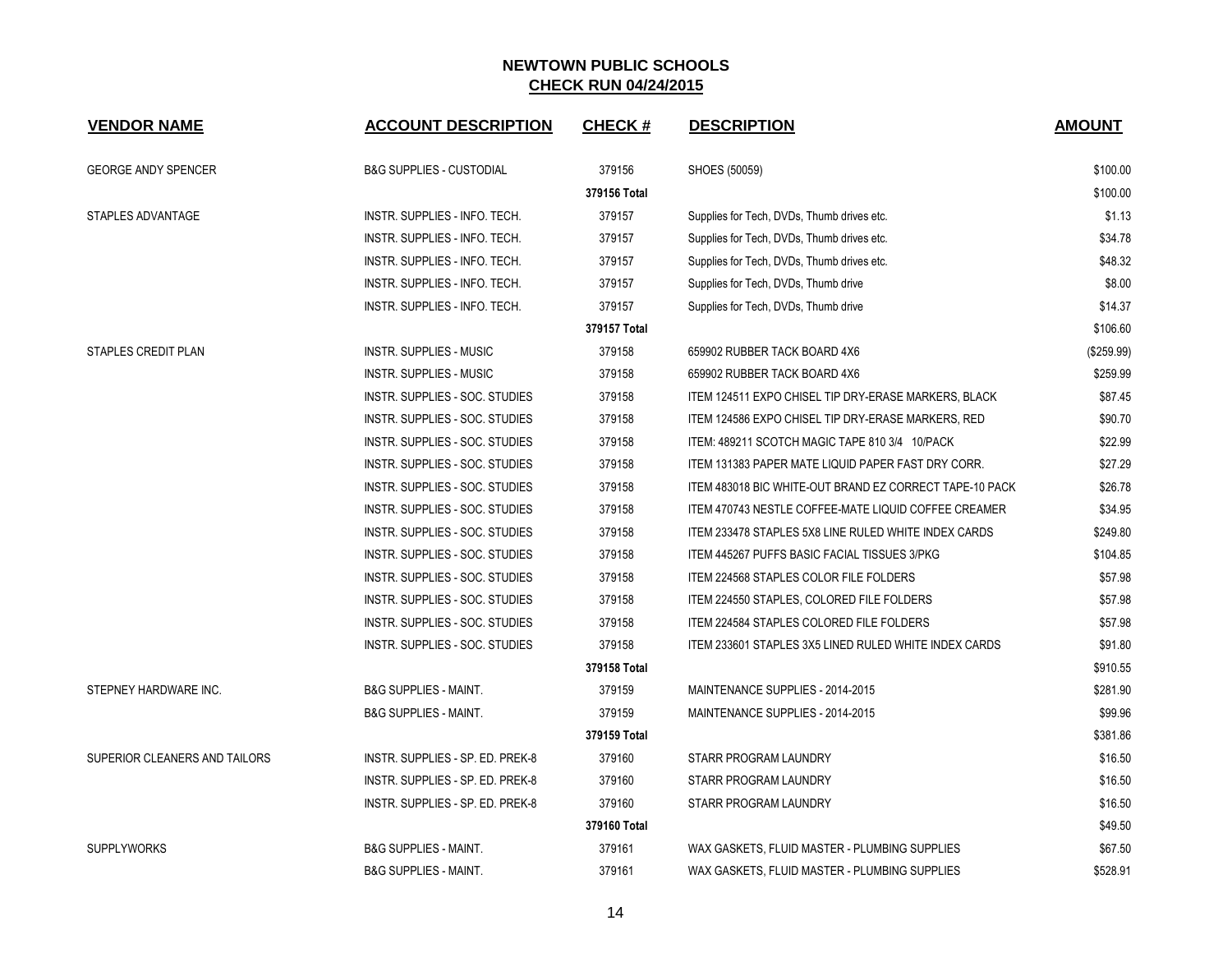| <b>VENDOR NAME</b>                    | <b>ACCOUNT DESCRIPTION</b>       | <b>CHECK#</b> | <b>DESCRIPTION</b>                                    | <b>AMOUNT</b> |
|---------------------------------------|----------------------------------|---------------|-------------------------------------------------------|---------------|
| <b>SUPPLYWORKS</b>                    | <b>B&amp;G SUPPLIES - MAINT.</b> | 379161        | WAX GASKETS, FLUID MASTER - PLUMBING SUPPLIES         | \$45.50       |
|                                       |                                  | 379161 Total  |                                                       | \$641.91      |
| EILEEN TABASKO                        | STAFF TRAVEL - CLASSROOM         | 379162        | TRAVEL LANGUAGE ARTS COUNCIL MEETING                  | \$22.43       |
|                                       |                                  | 379162 Total  |                                                       | \$22.43       |
| TAX COLLECTOR NEWTOWN                 | WATER - RIS.                     | 379163        | <b>WATER USED</b>                                     | \$1,606.40    |
|                                       |                                  | 379163 Total  |                                                       | \$1,606.40    |
| TAX COLLECTOR NEWTOWN                 | SEWER OPERATION & MAINT.         | 379164        | <b>SEWER USE RIS</b>                                  | \$1,261.01    |
|                                       |                                  | 379164 Total  |                                                       | \$1,261.01    |
| THYSSENKRUPP ELEVATOR CORP            | <b>B&amp;G CONTRACTED SERV.</b>  | 379165        | ELEVATOR SVC CONTRACT - CHALK HILL 2014-2015          | \$186.55      |
|                                       | <b>EMERGENCY REPAIRS - S.H.</b>  | 379165        | ELEVATOR REPAIR - SH                                  | \$555.00      |
|                                       | <b>EMERGENCY REPAIRS - S.H.</b>  | 379165        | ELEVATOR REPAIR - SH                                  | \$642.50      |
|                                       | <b>EMERGENCY REPAIRS - H.S.</b>  | 379165        | ELEVATOR REPAIR - NHS                                 | \$810.00      |
|                                       |                                  | 379165 Total  |                                                       | \$2,194.05    |
| TOM'S SERVICE LLC                     | REPAIRS - CAFETERIA              | 379166        | REPAIR CLEVELAND COMB I OVEN                          | \$765.75      |
|                                       |                                  | 379166 Total  |                                                       | \$765.75      |
| <b>TORRCO</b>                         | <b>B&amp;G SUPPLIES - MAINT.</b> | 379167        | FAUCETS, SPOUTS, HANDLES - PLUMBING SUPPLIES          | \$151.62      |
|                                       | <b>B&amp;G SUPPLIES - MAINT.</b> | 379167        | FAUCETS, SPOUTS, HANDLES - PLUMBING SUPPLIES          | \$40.70       |
|                                       |                                  | 379167 Total  |                                                       | \$192.32      |
| <b>TOTAL LIGHTING SERVICE LLC</b>     | <b>B&amp;G CONTRACTED SERV.</b>  | 379168        | INSPECT / REPAIR EMERG LTS / EXIT SIGNS - ALL SCHOOLS | \$1,549.20    |
|                                       |                                  | 379168 Total  |                                                       | \$1,549.20    |
| URGENT CARE MEDICAL ASSOCIATES        | MEDICAL INS. PREMIUMS            | 379169        | POST OFFER                                            | \$474.00      |
|                                       |                                  | 379169 Total  |                                                       | \$474.00      |
| VILLA MARIA SCHOOL                    | TUITION - OUT-OF-DISTRICT        | 379170        | TUITION - OUT-OF-DISTRICT                             | \$6,250.00    |
|                                       |                                  | 379170 Total  |                                                       | \$6,250.00    |
| SUSAN H. VOGELMAN                     | CONTRACTED SERV. - MUSIC         | 379171        | SERV MARCH & APRIL 2015                               | \$240.00      |
|                                       |                                  | 379171 Total  |                                                       | \$240.00      |
| <b>WELLS FARGO EQUIPMENT FINANCE</b>  | EQUIP RENTAL - B&G               | 379172        | LEASE AGREEMENT DOOSAN FORKLIFT 2014/15               | \$477.98      |
|                                       |                                  | 379172 Total  |                                                       | \$477.98      |
| WEST END POWER EQUIPMENT COMPANY INC. | REPAIRS - MAINT.                 | 379173        | NMS GATOR REPAIR - MAINT REPAIRS                      | \$396.17      |
|                                       |                                  | 379173 Total  |                                                       | \$396.17      |
| WESTERN CT STATE UNIVERSITY           | CONTRACTED SERV. - CLASSROOM     | 379174        | Fee for Moving Up Ceremony.                           | \$5,674.00    |
|                                       |                                  | 379174 Total  |                                                       | \$5,674.00    |